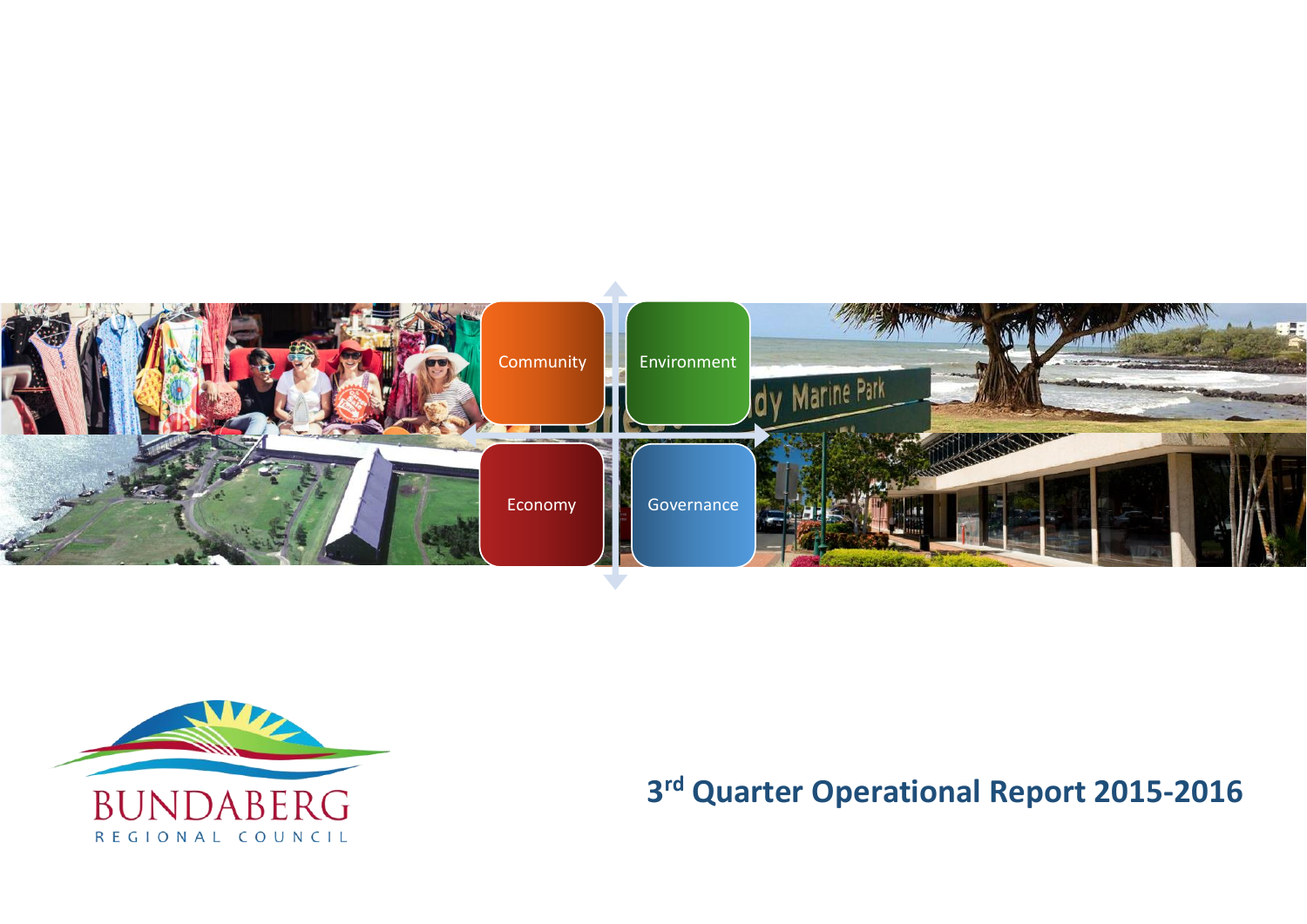## **Introduction**

Bundaberg Regional Council's Performance Reports provide quarterly assessment of progress towards implementing Bundaberg Regional Council's Corporate Plan 2014-2019 and 2015-2016 Operational Plan. It is a legislative requirement under the Local Government Act 2009 and Local Government Regulation 2012. This 3rd Quarter Report provides an evaluation of the contribution of Council's services and initiatives to the delivery of 2014-2019 Corporate Plan Outcomes during the 2015-2016 3rd Quarter.



*Corporate Planning Framework* 



This Performance Report is divided into four key areas which reflect our community *Values* as described in *Bundaberg Region 2031.* Key Performance Indicators within this document report and monitor the work of Council, and also provide trend and base-comparison data, which supports management to improve the efficiency and effectiveness of Council's operations.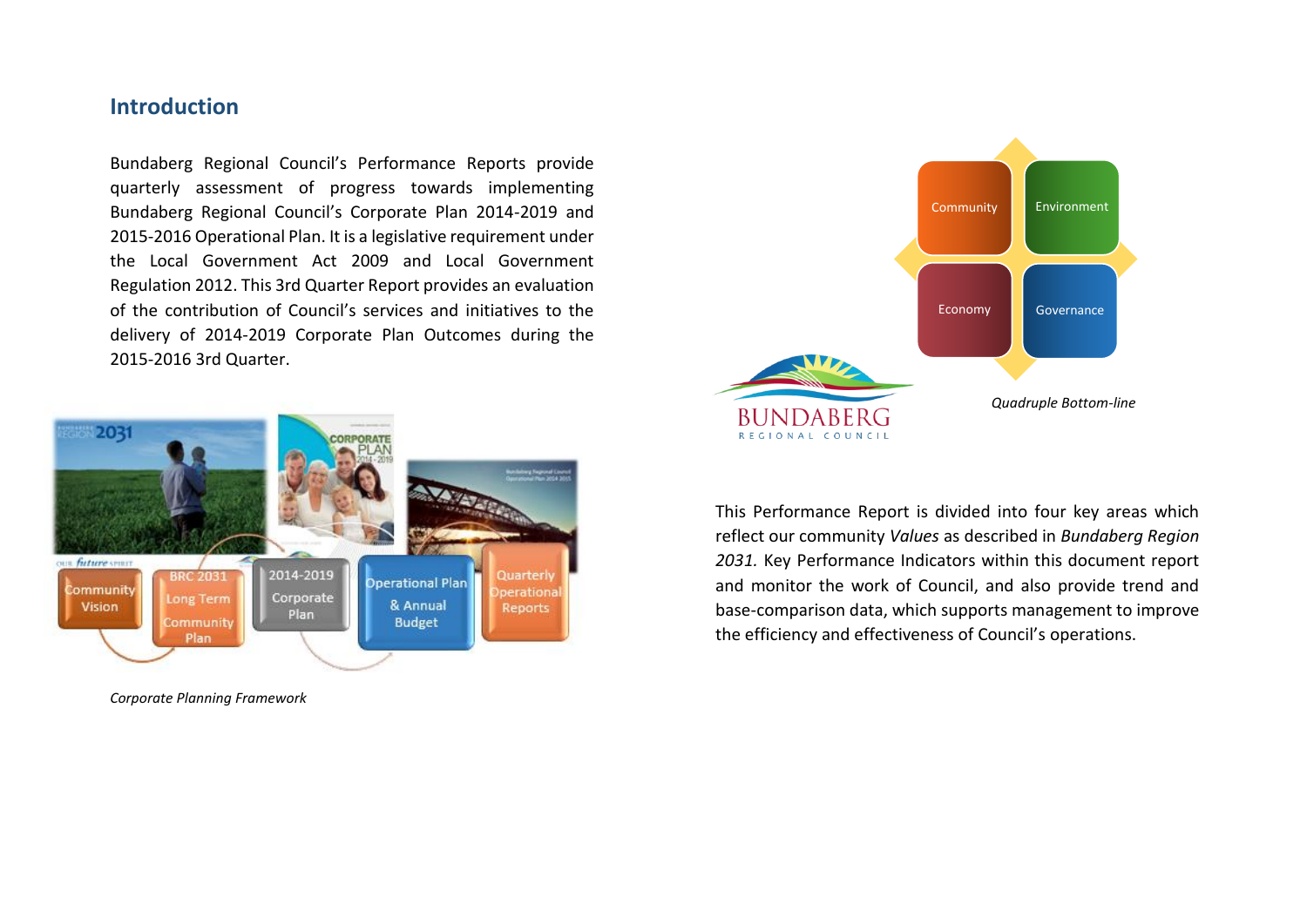

### *Meaning of Status Codes*

| <b>Indicator</b>         | <b>Status</b>   | <b>Indicator meaning</b>                                                                                                                         |
|--------------------------|-----------------|--------------------------------------------------------------------------------------------------------------------------------------------------|
|                          | On track        | Initiative is proceeding to plan with no indication of future impediments.                                                                       |
|                          | Completed       | Initiative has been completed.                                                                                                                   |
|                          | <b>Monitor</b>  | Progress is not as expected but action is being/has been taken and is expected to be back on track within the next quarter or<br>financial year. |
| $\overline{\phantom{a}}$ | <b>Trend</b>    | This data is being collected for observation and analysis.                                                                                       |
|                          | Action required | Progress is significantly behind schedule or is rated 'closely monitor'. Decisive action is required to get back on track.                       |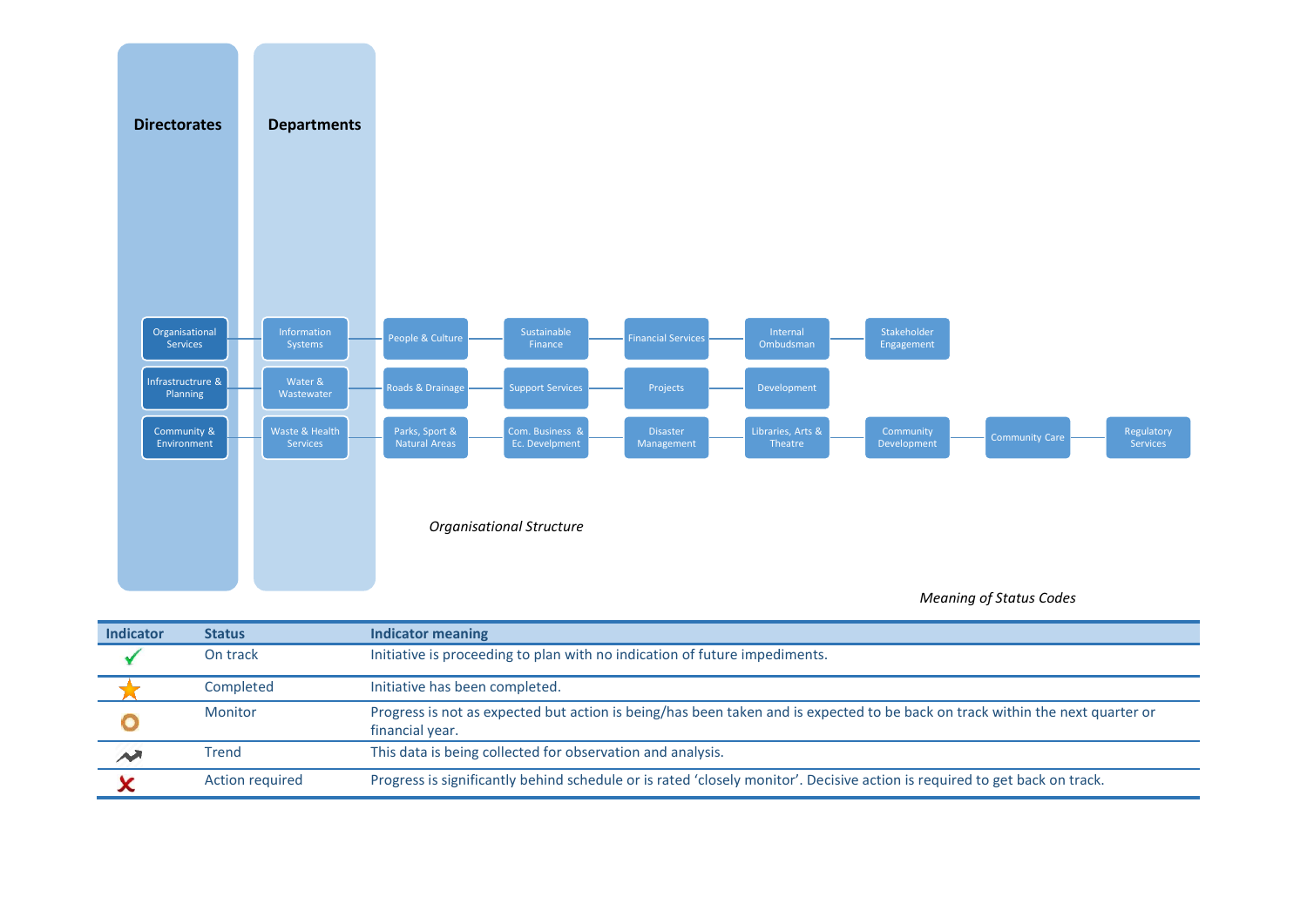### **Outcome 1.1 A safe active and healthy community**

|                                             |                                                                                                                          | Strategy 1.1.2 Support preventative public health programs to minimise the exposure of the community to health risks                                                                                           |                                  |                                                                |                    |                                                                                                                                                                                                                                                                                                                                                                                                                                                                                                                           |
|---------------------------------------------|--------------------------------------------------------------------------------------------------------------------------|----------------------------------------------------------------------------------------------------------------------------------------------------------------------------------------------------------------|----------------------------------|----------------------------------------------------------------|--------------------|---------------------------------------------------------------------------------------------------------------------------------------------------------------------------------------------------------------------------------------------------------------------------------------------------------------------------------------------------------------------------------------------------------------------------------------------------------------------------------------------------------------------------|
| Department Service Area                     |                                                                                                                          | <b>Performance Indicators</b>                                                                                                                                                                                  | Target                           | Actual                                                         | <b>Status</b>      | Comment                                                                                                                                                                                                                                                                                                                                                                                                                                                                                                                   |
| & Theatre                                   | Libraries, Arts Theatre: Community Engagement                                                                            | Number of cinema and theatre patrons visiting<br>the Moncrieff Theatre.                                                                                                                                        | Quarterly<br>8000                | 12501<br>(16480<br>Including<br>free non-<br>ticked<br>events) | $\checkmark$       | Cinema - 8694 patrons. Events - 3807 audience. Free non-ticked events- 3979<br>(approx.). There has been a steady increase in the attendance numbers in direct<br>response to our extended community engagement, events promotion, and active<br>pursuit of fundraising opportunities to successfully in raise the MEC profile. We are<br>receiving very positive feedback from our local community regarding recent<br>innovations in selective program content.                                                         |
|                                             |                                                                                                                          | Strategy 1.1.2 Support preventative public health programs to minimise the exposure of the community to health risks                                                                                           |                                  |                                                                |                    |                                                                                                                                                                                                                                                                                                                                                                                                                                                                                                                           |
| <b>Department</b>                           | <b>Service Area</b>                                                                                                      | <b>Performance Indicators</b>                                                                                                                                                                                  | <b>Target</b>                    | Actual                                                         | <b>Status</b>      | Comment                                                                                                                                                                                                                                                                                                                                                                                                                                                                                                                   |
| Parks, Sport<br>& Natural<br>Areas          | Sport: Physical Activity &<br><b>Preventative Health</b>                                                                 | Number of physical activity and preventative<br>health initiatives delivered by Council.                                                                                                                       | Quarterly<br>25                  | 38                                                             |                    | Initiatives include the Recreate Newsletter, weekly Enews, Be Active Be Alive Program -<br>During an 8 week period 125 community sessions were delivered, including Women<br>'Get Out Get Active' program (funded) and development/community partnership<br>engagement, promotion and support of key sporting events/funding initiatives e.g. NRL<br>Trial Match, QLD Taekwondo Championships, QLD Beach Volleyball. Cycle Mapping<br>activity also commenced.                                                            |
| Waste &<br>Health<br>Services               | Environmental Health:<br>Environmental Monitoring &<br><b>Community Preparedness</b>                                     | Percentage Environmental Monitoring &<br>Community Preparedness programs have been<br>effectively completed. Programs include: Vector<br>and Environmental monitoring and Disaster<br>Management preparations. | Annually<br>100%                 | <b>YTD</b><br>85%                                              | $\checkmark$       | Vector monitoring continued across the region and will finish at the end of April.<br>Additional programs were introduced and carried out including Rapid Surveillance of<br>Vector Presence (RSVP) ovi trapping in North & South Bundaberg. Additionally, sugar<br>feeding cards added to our adult mosquito trapping program to test for the presence of<br>Ross River and Barmah Forest viruses in our mosquito populations. The Gin Gin Ae<br>aegypti mosquito project was also assisted by council during Feb/March. |
|                                             |                                                                                                                          | Strategy 1.1.3 Support a safe living environment for the community through public safety initiatives and measures                                                                                              |                                  |                                                                |                    |                                                                                                                                                                                                                                                                                                                                                                                                                                                                                                                           |
| Department<br>Waste &<br>Health<br>Services | <b>Service Area</b><br>Environmental Health: Licencing<br>Assessment & Approvals: Health<br><b>Licensing Inspections</b> | <b>Performance Indicators</b><br>Percentage of inspections completed against the<br>anticipated number of inspections for the year.                                                                            | <b>Target</b><br>Annually<br>98% | Actual<br><b>YTD</b><br>69%                                    | <b>Status</b><br>✔ | Comment<br>A significant proportion of food premises were inspected during February following the<br>recruitment of an Environmental Health Officer (EHO) to fill a vacancy within the team.<br>A consultant EHO was also recruited to assist in the shortfall of inspections experienced<br>during December.                                                                                                                                                                                                             |
| Waste &<br>Health<br>Services               | Waste: Community Education &<br><b>Public Relations</b>                                                                  | Number of community education activities<br>undertaken.                                                                                                                                                        | Annually<br>70                   | <b>YTD</b><br>68                                               |                    | 43 Media Releases and 25 Material Recovery Facility Tours have been undertaken year<br>to date.                                                                                                                                                                                                                                                                                                                                                                                                                           |
| Water &<br>Wastewater                       | Wastewater Systems: Reportable<br>Incidents                                                                              | Number of reportable incidents.                                                                                                                                                                                | Quarterly<br>$\leq$ 3            | 11                                                             | x                  | 9 breaches of our Environmental Authorities occurred at the Childers, Bargara, East,<br>Coral Cove and Woodgate WWTP. 2 incidents occurred at the North WWTP and the<br>Cocas Drive SPS. All issues listed have been resolved.                                                                                                                                                                                                                                                                                            |
| Water &<br>Wastewater                       | Water Supply Systems: Reportable Number of reportable incidents.<br>Incidents                                            |                                                                                                                                                                                                                | Quarterly<br>$\leq$ 3            | 6                                                              | x                  | This quarter: 2 incidents were for the presence of E.coli $-1 \times$ Branyan WTP & 1 x<br>Gregory River WTP - Water Service Areas (WSAs). Both of these E.coli incidents have<br>been resolved. The remaining 4 incidents are ongoing incidents that the Regulator is<br>aware of, with non-conformance to Health Guidelines being reported in this quarter<br>consisting, Gooburrum WSA - High Nitrate. Gregory River, Wallaville & Lake Monduran<br>WSAs - High Trihalomethanes - (THMs).                              |
| Water &<br>Wastewater                       | <b>Water Supply Systems: Drinking</b><br>water microbiological compliance                                                | Percentage drinking water is compliant.                                                                                                                                                                        | Quarterly<br>98%                 | 98.9%                                                          |                    | There were 2 exceedances out of 179 reticulation micro tests. Refer above.                                                                                                                                                                                                                                                                                                                                                                                                                                                |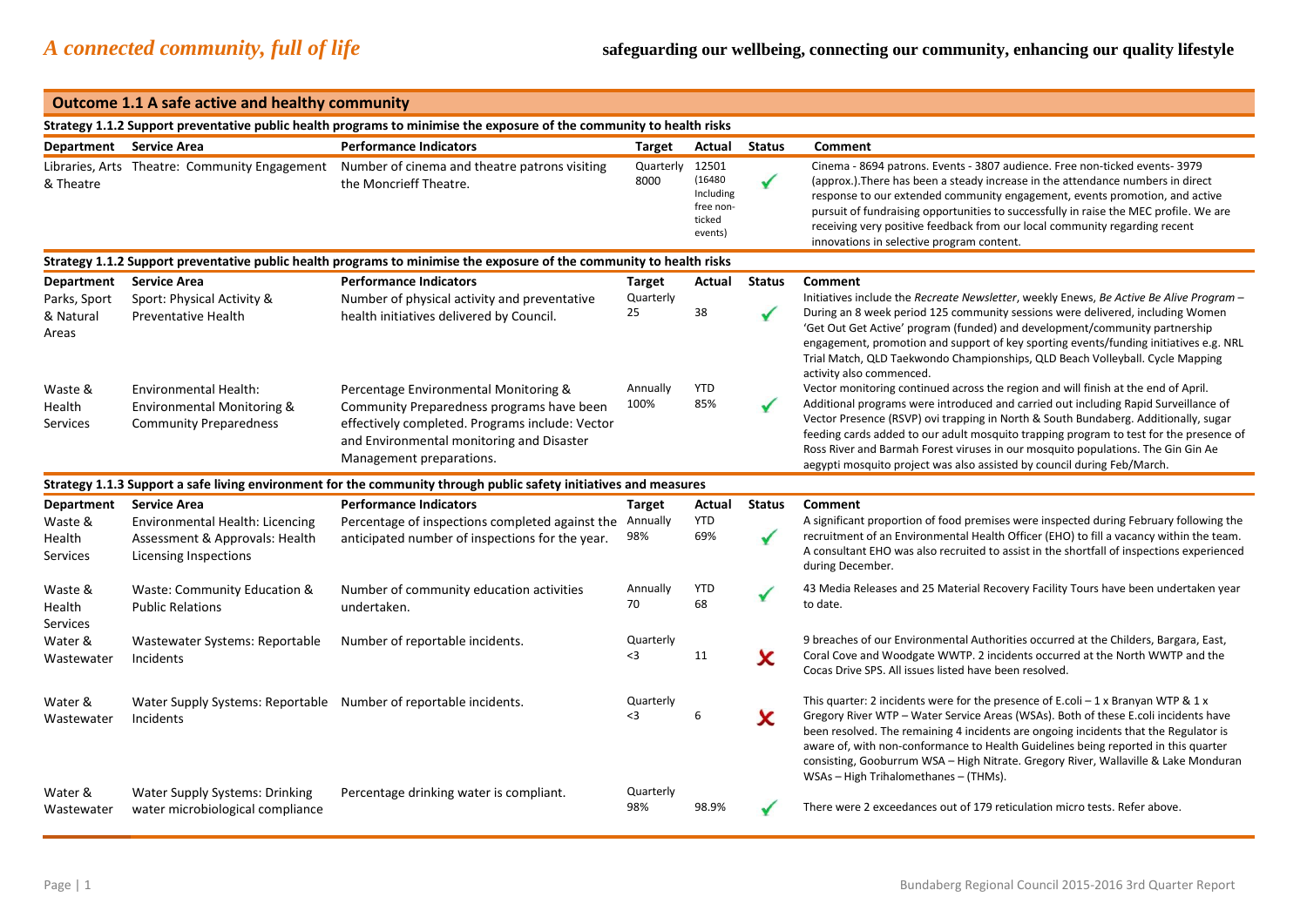|                                        | <b>Outcome 1.1 A safe active and healthy community</b>                       |                                                                                                                                                                                                                                                                                    |                                |                                  |              |                                                                                                                                                                                                                                                                                                                                                                                                                                                                                                                                                                                                                                                                  |
|----------------------------------------|------------------------------------------------------------------------------|------------------------------------------------------------------------------------------------------------------------------------------------------------------------------------------------------------------------------------------------------------------------------------|--------------------------------|----------------------------------|--------------|------------------------------------------------------------------------------------------------------------------------------------------------------------------------------------------------------------------------------------------------------------------------------------------------------------------------------------------------------------------------------------------------------------------------------------------------------------------------------------------------------------------------------------------------------------------------------------------------------------------------------------------------------------------|
|                                        |                                                                              | Strategy 1.1.4 Build resilience in our communities to manage natural or man-made adversity                                                                                                                                                                                         |                                |                                  |              |                                                                                                                                                                                                                                                                                                                                                                                                                                                                                                                                                                                                                                                                  |
| Department<br>Disaster<br>Management   | <b>Service Area</b><br><b>Disaster Preparedness</b>                          | <b>Performance Indicators</b><br>Number of Local Disaster Management Group<br>(LDMG) meetings held.                                                                                                                                                                                | <b>Target</b><br>Annually<br>3 | Actual<br><b>YTD</b><br>$\Delta$ | $\checkmark$ | <b>Status Comment</b><br>The first Local Disaster Management Group (LDMG) for the 2015-16 financial year<br>occurred 2 July 2015. The second meeting occurred 2 October 2015; the third occurred<br>16 December 2015, and the fourth meeting was held 10 March 2016. Additionally, the<br>Childers Local Disaster Management Sub-group meeting was held 8 December 2015,<br>and the Gin Gin Local Disaster Management Sub-group meeting was held on 10<br>December 2015. The legislative basis for these meetings is the Disaster Management<br>Act 2003, which requires a minimum of 2 (Ordinary) meetings of the Local Disaster<br>Management Group per annum. |
| activity                               |                                                                              |                                                                                                                                                                                                                                                                                    |                                |                                  |              | Strategy 1.1.5 Engage the community and develop key partnerships that support social planning, community programs and information to enable active participation in all aspects of community life and                                                                                                                                                                                                                                                                                                                                                                                                                                                            |
| Department<br>Community<br>Development | <b>Service Area</b><br>Community Events: Iconic &<br><b>Community Events</b> | <b>Performance Indicators</b><br>Number of community events held.                                                                                                                                                                                                                  | Target<br>Annually<br>30       | Actual<br><b>YTD</b><br>21       | ✔            | <b>Status Comment</b><br>Community and Strategic events for the quarter included: Australia Day Celebrations;<br>Chinese New Year; Chinese Food Discovery Tours; A Taste of China; Clean Up Australia<br>Day, and the Bundaberg Equestrian Expo.                                                                                                                                                                                                                                                                                                                                                                                                                 |
| Community<br>Development               | Social Development Action Plan                                               | Number of Social Actions addressed. There are<br>a total of 23 Actions to be implemented over a<br>3 year period. Priorities include: Safeguarding<br>our wellbeing; Connecting our community;<br>Enhancing our affordable and quality lifestyle<br>and Celebrating our diversity. | Annually<br>20                 | <b>YTD</b><br>20                 |              | The top 4 actions addressed during the 3rd quarter included: 1. Stress Connection<br>Program delivered at Kepnock High, with the school allocating its own budget to keep<br>the program going. 2. Launch of the REACT Youth Month, including Planning for your<br>future at North Bundaberg High, where life skills and career pathways workshops were<br>held. This event was attended by sponsors and supporters. 3. Seniors Forum (290<br>attendees). 4. Community grants program. The program has been fully delivered with<br>all budgeted funds expended.                                                                                                 |
| Community<br>Care                      | Children & Family Support<br>Programs                                        | Percentage programs are demonstrating<br>compliance with standards & meeting funding<br>targets. Programs include: Neighbourhood<br>Centres; Outside School Hours Care; Resource<br>and Toy Libraries; Community Workshops and<br>Playgroups.                                      | Annually<br>98%                | <b>YTD</b><br>75%                |              | The Outside School Hours Care, Neighbourhood Centres, and Child and Family Program<br>are meeting all obligations under the Queensland Government funding agreements.<br>The Neighbourhood Centres, and Child and Family Programs are transitioning through<br>to the Human Service Standards under the new agreements. Additional funding has<br>been received for the Child and Family Program.                                                                                                                                                                                                                                                                |
| Community<br>Care                      | Home & Community Care<br>Services (Isis, South Kolan and<br>Gracie Dixon)    | Percentage services are demonstrating<br>compliance with standards & meeting funding<br>targets. Services include: transport; home<br>maintenance; domestic cleaning; in-home<br>respite; social support; centre-based respite;<br>personal care and meals.                        | Annually<br>98%                | <b>YTD</b><br>75%                |              | All legislative obligation are being met under each of the funding areas, both the<br>Commonwealth and State. Some capacity exists in some programs for both under and<br>over 65's -these services being, Centre Based Respite and Social Support Group.                                                                                                                                                                                                                                                                                                                                                                                                        |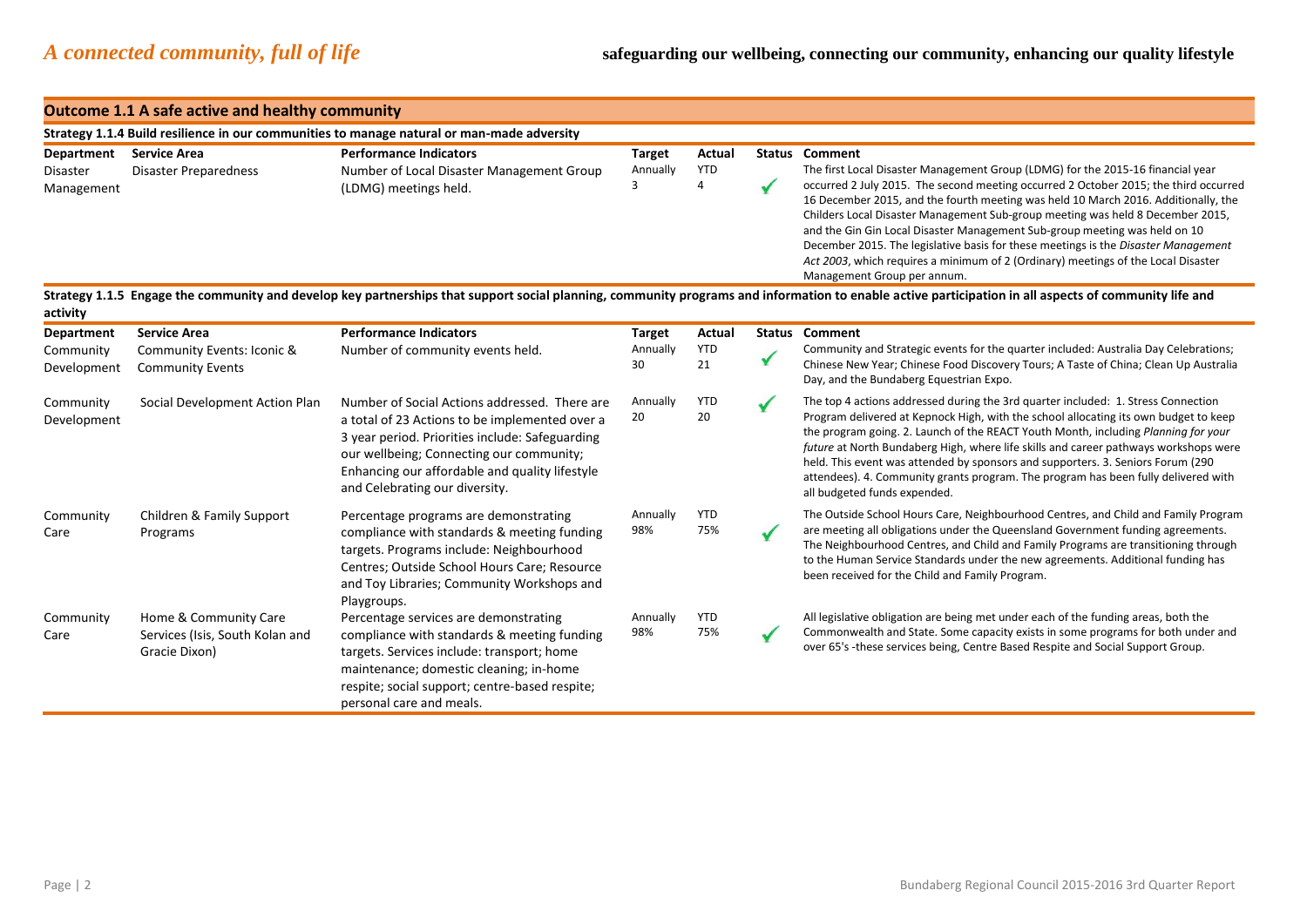|                                      |                                                                                                                                                                         | Outcome 1.2 Equitable access to adequate services and well maintained facilities                                                                                                      |                                      |                   |                               |                                                                                                                                                                                                                                                                                                                                                                                                                                                                                                                                                                                 |  |  |  |
|--------------------------------------|-------------------------------------------------------------------------------------------------------------------------------------------------------------------------|---------------------------------------------------------------------------------------------------------------------------------------------------------------------------------------|--------------------------------------|-------------------|-------------------------------|---------------------------------------------------------------------------------------------------------------------------------------------------------------------------------------------------------------------------------------------------------------------------------------------------------------------------------------------------------------------------------------------------------------------------------------------------------------------------------------------------------------------------------------------------------------------------------|--|--|--|
|                                      | Strategy 1.2.1 Plan, provide and maintain or facilitate a range of leisure, physical activity and recreation services and facilities to help meet basic community needs |                                                                                                                                                                                       |                                      |                   |                               |                                                                                                                                                                                                                                                                                                                                                                                                                                                                                                                                                                                 |  |  |  |
| Department                           | <b>Service Area</b>                                                                                                                                                     | <b>Performance Indicators</b>                                                                                                                                                         | <b>Target</b>                        | Actual            | <b>Status</b>                 | Comment                                                                                                                                                                                                                                                                                                                                                                                                                                                                                                                                                                         |  |  |  |
| Community<br>Development             | Venues & Facilities: Maintenance                                                                                                                                        | Percentage of capital and maintenance projects<br>completed.                                                                                                                          | Annually<br>100%                     | <b>YTD</b><br>78% | $\checkmark$                  | Capital and Maintenance Projects for the quarter included: Demolition of the caravan<br>and old office at the Elliot Heads Holiday Park (EHHP). Refurbishing of colour bond<br>cladding on all the cabins at the EHHP. Sealing of roads at the Moore Park Holiday<br>Park (MPHP). Demolition of Bundaberg Showgrounds buildings. St George Hall partial<br>restump and landing stair replacement. Painting of veranda floors and handrails on<br>the eastern and western verandas of the School of Arts. Shower replacement on<br>cabins 3 and 4 at Burnett Heads Holiday Park. |  |  |  |
| Community<br>Care                    | Senior's Housing (68 units)                                                                                                                                             | Percentage services are demonstrating<br>compliance with standards & meeting funding<br>targets.                                                                                      | Annually<br>98%                      | <b>YTD</b><br>75% |                               | Occupancy rates continue to be 'high' to 'capacity'. All obligations under standards<br>and service agreements are being met. Units have been upgraded as vacancies occur<br>ensuring units are kept to a good standard. External painting and slabs have<br>commenced.                                                                                                                                                                                                                                                                                                         |  |  |  |
| Parks, Sport<br>& Natural<br>Areas   | Parks: Maintenance: Meeting<br>agreed service standards                                                                                                                 | Percentage service levels have been met.<br>Services include: cleaning and inspections of<br>playgrounds, boat ramps, toilet facilitates and<br>BBQs, and mowing and edging of grass. | Quarterly<br>85%                     | 92%               |                               | Service levels for Parks and Open Space maintenance were met for at least 92% of all<br>parks.                                                                                                                                                                                                                                                                                                                                                                                                                                                                                  |  |  |  |
|                                      |                                                                                                                                                                         | Strategy 1.2.2 Advocate for such services and facilities with other government and private sector stakeholders                                                                        |                                      |                   |                               |                                                                                                                                                                                                                                                                                                                                                                                                                                                                                                                                                                                 |  |  |  |
| Department                           | <b>Service Area</b>                                                                                                                                                     | <b>Performance Indicator</b>                                                                                                                                                          | <b>Target</b>                        | Actual            | <b>Status</b>                 | Comment                                                                                                                                                                                                                                                                                                                                                                                                                                                                                                                                                                         |  |  |  |
| Parks, Sport<br>& Natural<br>Areas   | Sport: Youth Representatives &<br><b>Sport Organisations</b>                                                                                                            | Number of successful grants applications in<br>support of individual sportspeople & sport<br>organisations.                                                                           | Quarterly<br>20                      | 84                |                               | There were 84 successful Young People in Sport applications and 1 successful<br>application the Sport Championships Funding Program this quarter.                                                                                                                                                                                                                                                                                                                                                                                                                               |  |  |  |
|                                      | <b>Outcome 1.3 A culture of learning</b>                                                                                                                                |                                                                                                                                                                                       |                                      |                   |                               |                                                                                                                                                                                                                                                                                                                                                                                                                                                                                                                                                                                 |  |  |  |
|                                      |                                                                                                                                                                         | Strategy 1.3.1 Plan and advocate for a better quality of life for the community through facilitating learning opportunities for the community                                         |                                      |                   |                               |                                                                                                                                                                                                                                                                                                                                                                                                                                                                                                                                                                                 |  |  |  |
| Department Service Area<br>& Theatre | Libraries, Arts Libraries: Community Connectivity:<br>Digital Literacy                                                                                                  | <b>Performance Indicators</b><br>Number of participants in our Digital Literacy<br>programs.                                                                                          | <b>Target</b><br>Quarterly<br>100    | Actual<br>125     | <b>Status</b><br>$\checkmark$ | Comment<br>Our technology sessions and classes continue to be well attended, particularly the<br>iPad, Android tablet, and Scratch-coding classes. The tablet classes are offered<br>regularly at Bundaberg Library, and on an as-needed basis at Childers Library, with<br>Library staff providing the training. The Scratch-coding sessions are offered at                                                                                                                                                                                                                    |  |  |  |
|                                      |                                                                                                                                                                         |                                                                                                                                                                                       |                                      |                   |                               | Bundaberg Library during school terms and are taught by a volunteer teacher.<br>Bundaberg Regional Libraries has also begun offering robotics sessions with Sphero<br>and Ozobot robots during school holidays. These have proven very popular and will<br>continue to be offered.                                                                                                                                                                                                                                                                                              |  |  |  |
|                                      |                                                                                                                                                                         | Strategy 1.3.3 Use our libraries as key resource centres and agents for promoting the value of life-long learning for our community                                                   |                                      |                   |                               |                                                                                                                                                                                                                                                                                                                                                                                                                                                                                                                                                                                 |  |  |  |
| Department Service Area<br>& Theatre | Libraries, Arts Libraries: Community Services:<br>Library Usage                                                                                                         | <b>Performance Indicator</b><br>Number of patrons using our libraries.                                                                                                                | <b>Target</b><br>Quarterly<br>75,000 | Actual<br>80,064  | <b>Status</b>                 | Comment<br>This figure is based on the people-counter figures at Childers, Gin Gin and Bundaberg<br>library branches, and represents the number of people visiting our branches during<br>the Jan-Mar 2016 period.                                                                                                                                                                                                                                                                                                                                                              |  |  |  |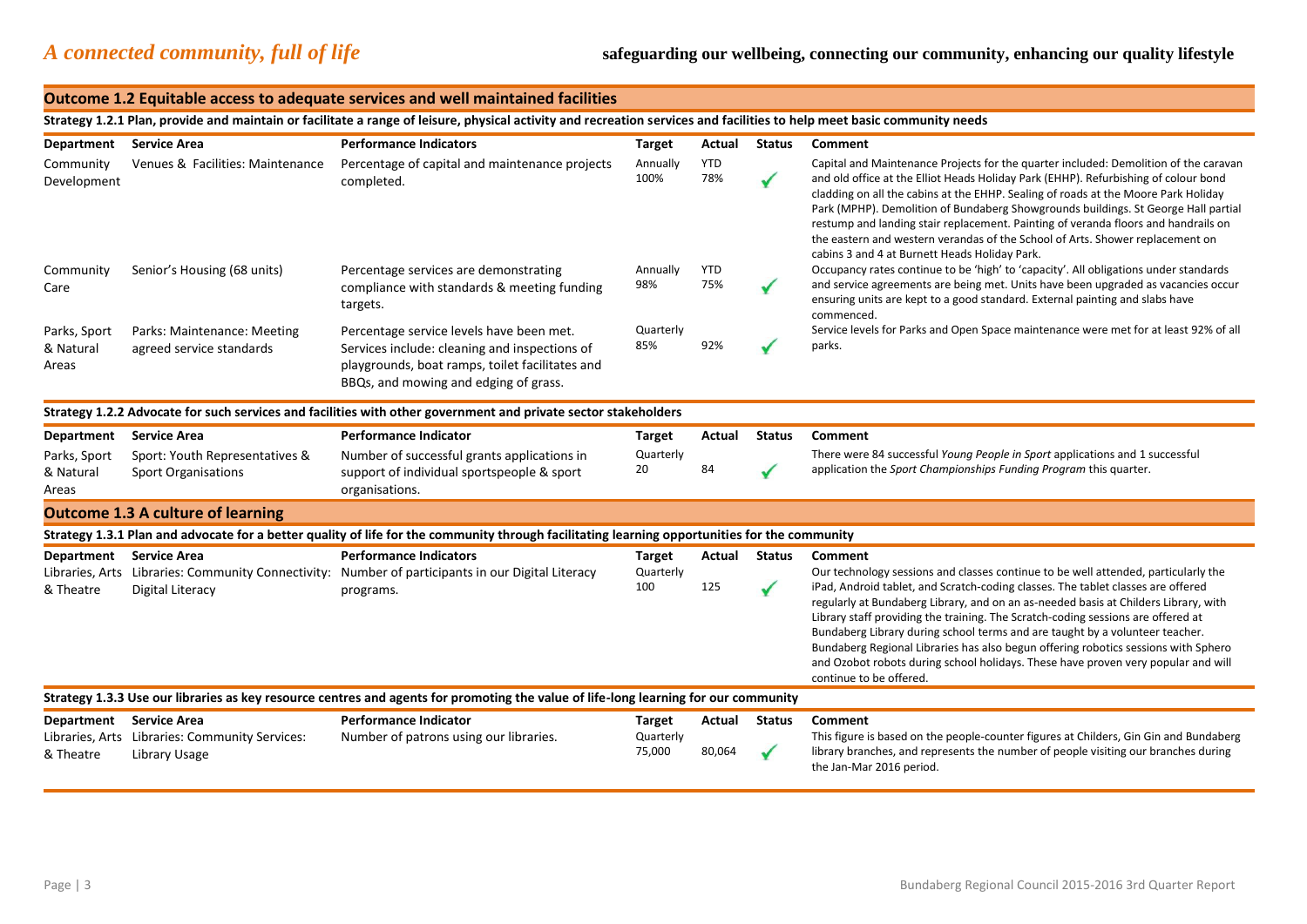|                                                                                                                                                                                            | Outcome 1.4 A community that values the arts and culture                                                                       |                                                                                                                                                                                                                                                                                                          |                              |                 |                               |                                                                                                                                                                                                                                                                                                                                                                                                                                                                         |  |  |  |  |
|--------------------------------------------------------------------------------------------------------------------------------------------------------------------------------------------|--------------------------------------------------------------------------------------------------------------------------------|----------------------------------------------------------------------------------------------------------------------------------------------------------------------------------------------------------------------------------------------------------------------------------------------------------|------------------------------|-----------------|-------------------------------|-------------------------------------------------------------------------------------------------------------------------------------------------------------------------------------------------------------------------------------------------------------------------------------------------------------------------------------------------------------------------------------------------------------------------------------------------------------------------|--|--|--|--|
|                                                                                                                                                                                            | Strategy 1.4.1 Support and extend opportunities for community engagement and connectedness through partnerships and networking |                                                                                                                                                                                                                                                                                                          |                              |                 |                               |                                                                                                                                                                                                                                                                                                                                                                                                                                                                         |  |  |  |  |
| Department<br>Libraries,<br>Arts &<br>Theatre                                                                                                                                              | <b>Service Area</b><br>Arts & Culture: Community<br>Participation                                                              | <b>Performance Indicator</b><br>Number of participants in our Arts & Culture<br>programs. Programs include: Visual Arts education<br>& workshops; professional development<br>workshops for artists & educators; Artists in<br>Residence program; school holiday programs &<br>community group programs. | Target<br>Quarterly<br>300   | Actual<br>2810  | <b>Status</b><br>✔            | Comment<br>This figure includes 611 children and parents who attended the Moncrieff<br>Entertainment Centre's Dino-Mite movie. The Bundaberg Gallery partnered with the<br>MEC to deliver hands on activities as part of the movie.                                                                                                                                                                                                                                     |  |  |  |  |
| Strategy 1.4.2 Work with key stakeholders towards improving knowledge and understanding of the arts and culture and create opportunities for greater involvement with and exposure to them |                                                                                                                                |                                                                                                                                                                                                                                                                                                          |                              |                 |                               |                                                                                                                                                                                                                                                                                                                                                                                                                                                                         |  |  |  |  |
| Department<br>Libraries,<br>Arts &<br>Theatre                                                                                                                                              | <b>Service Area</b><br>Arts & Culture: Community<br>Engagement: Visitation to our<br>region's Art Galleries                    | <b>Performance Indicator</b><br>Number of visitors to BRAG & ChARTs.                                                                                                                                                                                                                                     | Target<br>Quarterly<br>7,000 | Actual<br>8,779 | <b>Status</b><br>$\checkmark$ | Comment<br>Visitors to BRAG totalled 6,011. Visitors to CHARTS totalled 2,768.                                                                                                                                                                                                                                                                                                                                                                                          |  |  |  |  |
| Libraries,<br>Arts &<br>Theatre                                                                                                                                                            | Arts & Culture: Stakeholder<br>Partnerships                                                                                    | Number of strategic partnerships developed or<br>purposefully maintained (with the aim of<br>generating greater community involvement &<br>meaningful participation).                                                                                                                                    | Quarterly<br>12              | 22              | ✓                             | Of these strategic partnerships, 16 were developed/maintained by the Community<br>Arts Officer as part of her role to connect BRC with the community. The remaining<br>connections included sponsors and partnerships with local organisations to support<br>Gallery programming.                                                                                                                                                                                       |  |  |  |  |
| Libraries,<br>Arts &<br>Theatre                                                                                                                                                            | Theatre: Stakeholder<br>Partnerships                                                                                           | Number of diverse cultural groups involved with<br>the Moncrieff Entertainment Centre community<br>programs and theatre operations.                                                                                                                                                                      | Quarterly<br>25              | 42              | ✔                             | Community engagement at the Moncrieff Entertainment Centre continues to<br>increase. Community groups participating in Arts and culture at the Moncrieff this<br>quarter included: Seniors (Council on the Aging - COTA); Primary and Secondary<br>Schools; School Chaplains; Rotary; Zonta; Play-it-Forward (Alowishus and IMPACT a<br>partnership assisting the homeless); Youth (Young Ambassador Program), and<br>Bundaberg Region Sports and Recreation Community. |  |  |  |  |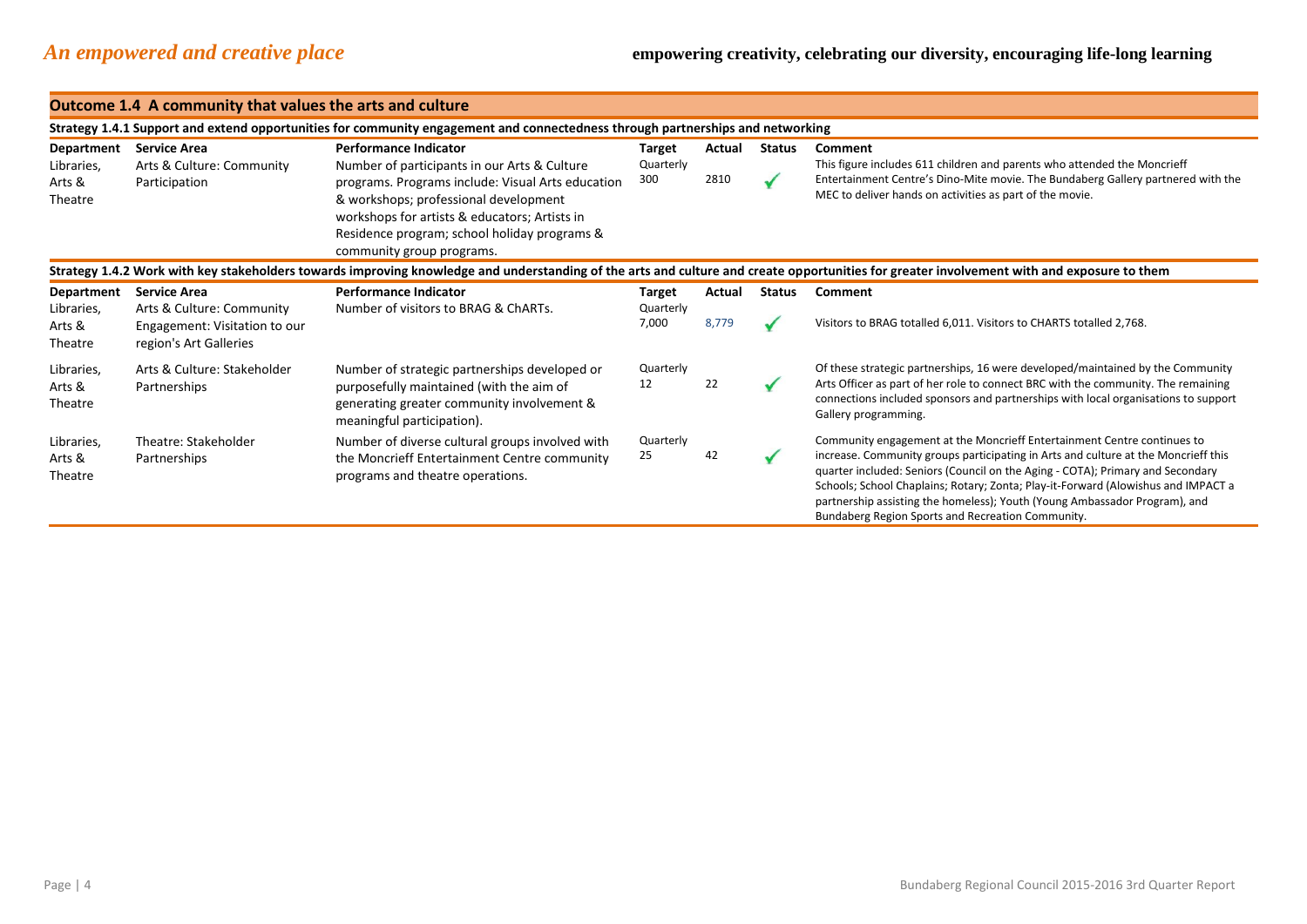|                                                                                       | <b>Outcome 1.5 An affordable, quality lifestyle</b>                                                                                       |                                                                                                                                                                                                                                                                                                                              |                     |        |               |                                                                                                                                                                                                                                                                                                                                                           |  |  |  |  |
|---------------------------------------------------------------------------------------|-------------------------------------------------------------------------------------------------------------------------------------------|------------------------------------------------------------------------------------------------------------------------------------------------------------------------------------------------------------------------------------------------------------------------------------------------------------------------------|---------------------|--------|---------------|-----------------------------------------------------------------------------------------------------------------------------------------------------------------------------------------------------------------------------------------------------------------------------------------------------------------------------------------------------------|--|--|--|--|
|                                                                                       | Strategy 1.5.1 Advocate for and a better quality of life for the community through relevant, affordable services, programs and facilities |                                                                                                                                                                                                                                                                                                                              |                     |        |               |                                                                                                                                                                                                                                                                                                                                                           |  |  |  |  |
| <b>Department</b>                                                                     | <b>Service Area</b>                                                                                                                       | <b>Performance Indicator</b>                                                                                                                                                                                                                                                                                                 | Target              | Actual | <b>Status</b> | Comment                                                                                                                                                                                                                                                                                                                                                   |  |  |  |  |
| Libraries, Arts<br>& Theatre                                                          | Libraries: Community Services:<br><b>Community Engagement</b>                                                                             | Number of participants in our community programs.<br>Programs include: weekly Babytime, Toddler Time<br>and Story Time programs; author events; guest<br>speakers; library tours; media events and youth<br>programs.                                                                                                        | Quarterly<br>2,000  | 1,650  |               | This quarter's result is lower than usual, due to regular weekly programs for<br>children not commencing until February, after the school holidays.                                                                                                                                                                                                       |  |  |  |  |
| Outcome 1.6 Our culture, identity and heritage being valued, documented and preserved |                                                                                                                                           |                                                                                                                                                                                                                                                                                                                              |                     |        |               |                                                                                                                                                                                                                                                                                                                                                           |  |  |  |  |
|                                                                                       |                                                                                                                                           | Strategy 1.6.1 Promote cultural development through understanding, recognising, recording and preserving the region's heritage, diversity, arts and culture                                                                                                                                                                  |                     |        |               |                                                                                                                                                                                                                                                                                                                                                           |  |  |  |  |
| <b>Department</b><br>& Theatre                                                        | <b>Service Area</b><br>Libraries, Arts Arts & Culture: Culture &<br>Identity                                                              | <b>Performance Indicator</b><br>Number of Culture & Identity projects/programs<br>delivered. A Culture & Identity project/program<br>develops and promotes our local regional identity. It<br>may include representations about our regional<br>identity from individual, community, national and/or<br>global perspectives. | Target<br>Quarterly | Actual | <b>Status</b> | Comment<br>2 exhibitions held at Childers Arts Space featured local artists from the region,<br>programming to support these exhibitions included talks, workshops and a bus tour<br>to an art studio. The Community Arts Officer is working with Council's Parks and<br>Natural Areas staff on a community public art project at Barolin Nature Reserve. |  |  |  |  |
| Libraries, Arts<br>& Theatre                                                          | Libraries: Local History:<br>Recording and preserving our<br>region's heritage                                                            | Number of images, recordings and items<br>documented, catalogued or posted to our website<br>(i.e. in Picture Bundaberg, Bundaberg Stories or<br>History Bytes).                                                                                                                                                             | Quarterly<br>200    | 1,116  |               | This figure represents the number of new digitised images, and images catalogued<br>and posted to our Picture Bundaberg archive, between Jan-March 2016. A higher<br>figure was achieved this quarter, as a large number of digital images were entered.<br>Digital images do not take as long to enter and catalogue as hard copies and slides.          |  |  |  |  |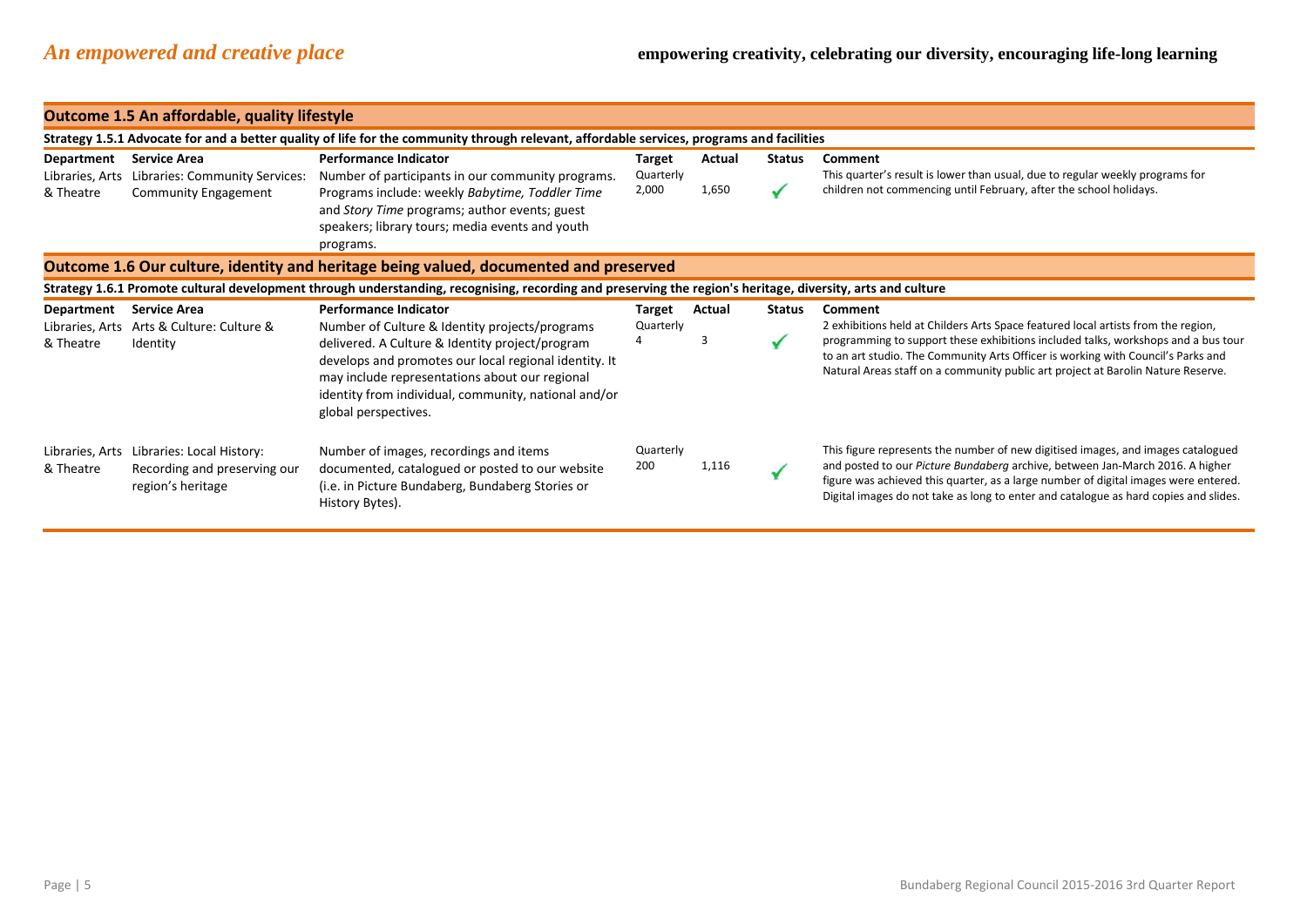|  | Outcome 2.1 A natural environment that is valued and sustainable |
|--|------------------------------------------------------------------|
|--|------------------------------------------------------------------|

|                           | Strategy 2.1.1 Provide a range of community awareness activities and programs that enable the community to support the preservation of the region's natural environment |                                                                                                                                                                                |                                                |                             |                    |                                                                                                                                                                                                                                                                                                                                                                                                                                                                                                                                                                                                                                                                                                                                                                                                                                                                    |  |  |  |
|---------------------------|-------------------------------------------------------------------------------------------------------------------------------------------------------------------------|--------------------------------------------------------------------------------------------------------------------------------------------------------------------------------|------------------------------------------------|-----------------------------|--------------------|--------------------------------------------------------------------------------------------------------------------------------------------------------------------------------------------------------------------------------------------------------------------------------------------------------------------------------------------------------------------------------------------------------------------------------------------------------------------------------------------------------------------------------------------------------------------------------------------------------------------------------------------------------------------------------------------------------------------------------------------------------------------------------------------------------------------------------------------------------------------|--|--|--|
| Department                | <b>Service Area</b>                                                                                                                                                     | <b>Performance Indicator</b>                                                                                                                                                   | <b>Target</b>                                  | Actual                      | <b>Status</b>      | Comment                                                                                                                                                                                                                                                                                                                                                                                                                                                                                                                                                                                                                                                                                                                                                                                                                                                            |  |  |  |
| Parks, Sports             | Natural Resource Management:                                                                                                                                            | Number of public awareness and education                                                                                                                                       | Quarterly                                      |                             |                    | 11 environmental awareness programs were delivered during the third quarter.                                                                                                                                                                                                                                                                                                                                                                                                                                                                                                                                                                                                                                                                                                                                                                                       |  |  |  |
| & Natural<br>Areas        | <b>Public Awareness &amp; Education</b>                                                                                                                                 | programs and activities. Programs include: field<br>days, community events, brochures, workshops<br>& signage.                                                                 | 8                                              | 11                          |                    | 1. Rubber Vine and Hymenachne fact sheet 2. installation of Flying Fox Roost<br>awareness signage at Moore Park Beach 3. brochure for Sharon Gorge Nature Park<br>4. finalisation of wetlands signage for Moore Park Beach (in conjunction with Moore<br>Park State School) 5. revision and update of Baldwin Swamp Environmental Park<br>interpretive signage 6. development and installation of interpretive signage for<br>Maureen Schmitt Nature Park 7. support for DEHP Turtle Volunteers at Archie's Beach<br>8. new welcome signage for Maureen Schmitt Nature Park 9. meeting with Isis<br>Canegrower and Isis Landcare representatives to discuss Groundsel Bush control<br>options 10. radio interview on ABC for Hummock community tree planting project<br>11. meeting with Theodolite Creek Drive residents regarding erosion management<br>options. |  |  |  |
|                           |                                                                                                                                                                         | Strategy 2.1.3 Within resources and in partnerships with key stakeholders, effectively and efficiently manage, rehabilitate and preserve the environment amenity of our region |                                                |                             |                    |                                                                                                                                                                                                                                                                                                                                                                                                                                                                                                                                                                                                                                                                                                                                                                                                                                                                    |  |  |  |
| Department                | <b>Service Area</b>                                                                                                                                                     | <b>Performance Indicator</b>                                                                                                                                                   | <b>Target</b>                                  | Actual                      | Status             | Comment                                                                                                                                                                                                                                                                                                                                                                                                                                                                                                                                                                                                                                                                                                                                                                                                                                                            |  |  |  |
| Parks, Sport              | Natural Resource Management:                                                                                                                                            | Percentage of actions undertaken. Key priorities                                                                                                                               | Annually                                       |                             |                    | This KPI will be reported on in the 4 <sup>th</sup> quarter. Natural Resource Management has 10                                                                                                                                                                                                                                                                                                                                                                                                                                                                                                                                                                                                                                                                                                                                                                    |  |  |  |
| & Natural<br>Areas        | <b>Natural Areas Operational Plans</b>                                                                                                                                  | include: Weed control, track maintenance,<br>regeneration projects and Natural Areas<br>improvement.                                                                           | 75%                                            | n/a                         |                    | Operational Plans for the following Natural Areas: Avondale Reserve, Baldwin Swamp,<br>Barolin Nature Reserve, Helms Remnant, Hummock, Meadowvale Nature Park,<br>Riverview, Russo Park, Sharon Nature Park and Vera Scarth-Johnson Wildflower<br>Reserve.                                                                                                                                                                                                                                                                                                                                                                                                                                                                                                                                                                                                         |  |  |  |
|                           |                                                                                                                                                                         | Strategy 2.1.4 Develop and implement plans underpinned by the principles of sustainable development                                                                            |                                                |                             |                    |                                                                                                                                                                                                                                                                                                                                                                                                                                                                                                                                                                                                                                                                                                                                                                                                                                                                    |  |  |  |
| Department<br>Development | <b>Service Area</b><br><b>Policy Development</b><br>Implementation                                                                                                      | <b>Performance Indicator</b><br>Bundaberg CBD Master Plan: Percentage the<br>CBD Master Plan has been finalised for<br>adoption.                                               | <b>Target</b><br>Annual<br>(Goal Post)<br>100% | Actual<br><b>YTD</b><br>50% | <b>Status</b><br>O | Comment<br>Tasks completed in this quarter included filling of identified data gaps, substantial<br>drafting of the background report, and commencement of drafting of the<br>implementation strategy.                                                                                                                                                                                                                                                                                                                                                                                                                                                                                                                                                                                                                                                             |  |  |  |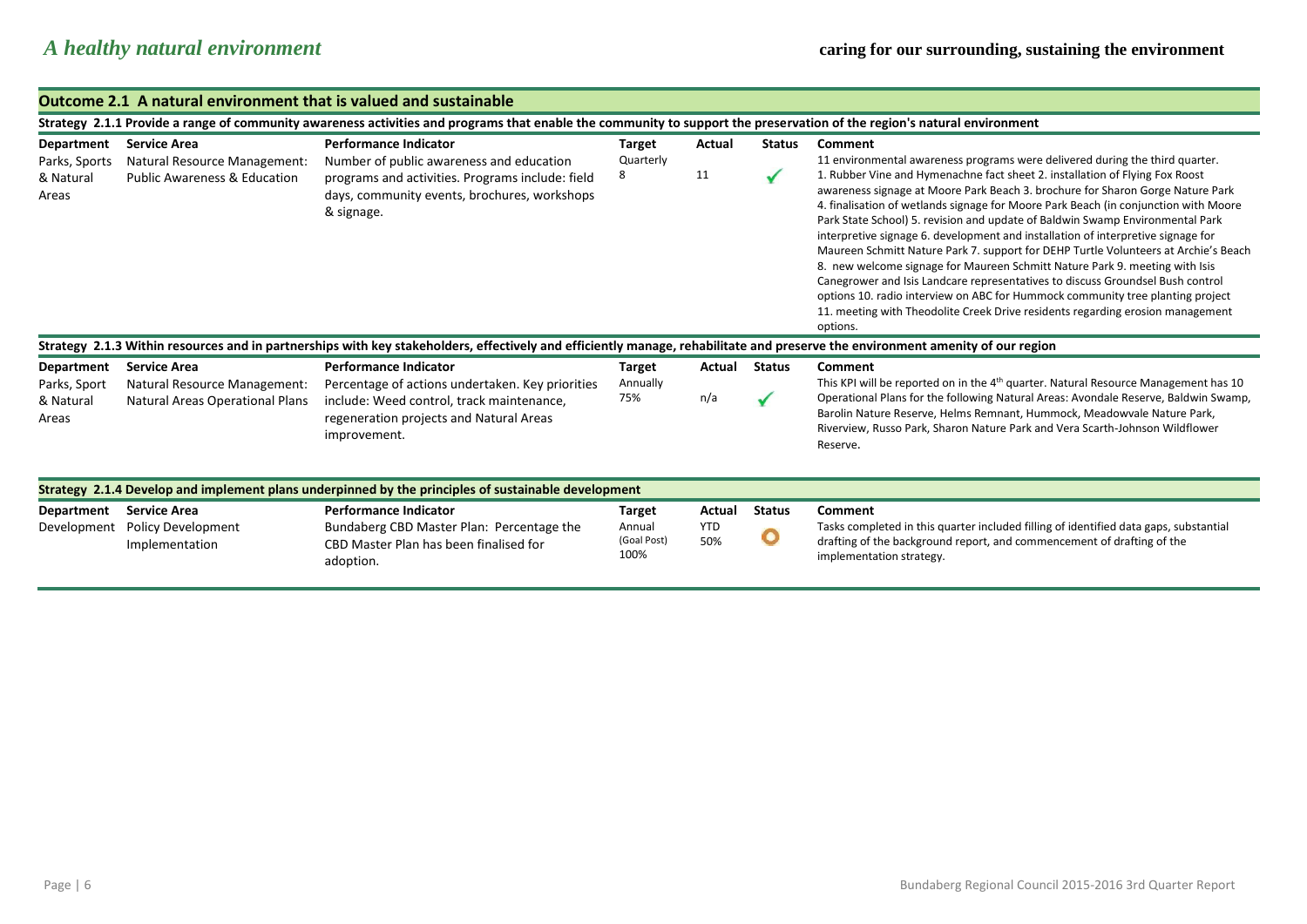|                                                                                                                                            | Outcome 2.2 A quality, aesthetically pleasing built environment that meets basic community needs             |                                                                                                                                            |                               |                   |                      |                                                                                                                                                                                                                                                                                                                                                                                        |  |  |
|--------------------------------------------------------------------------------------------------------------------------------------------|--------------------------------------------------------------------------------------------------------------|--------------------------------------------------------------------------------------------------------------------------------------------|-------------------------------|-------------------|----------------------|----------------------------------------------------------------------------------------------------------------------------------------------------------------------------------------------------------------------------------------------------------------------------------------------------------------------------------------------------------------------------------------|--|--|
| Strategy 2.2.2 Enable, support and manage our built environment so that it embraces the identity and liveability of individual communities |                                                                                                              |                                                                                                                                            |                               |                   |                      |                                                                                                                                                                                                                                                                                                                                                                                        |  |  |
| Department<br>Parks, Sport &<br><b>Natural Areas</b>                                                                                       | <b>Service Area</b><br>Infrastructure Provision:<br>Requirements & Provision                                 | <b>Performance Indicator</b><br>Number of public open space areas upgraded<br>with new infrastructure.                                     | <b>Target</b><br>Annual<br>10 | <b>YTD</b><br>6   | <b>Actual Status</b> | Comment<br>New assets and infrastructure were installed at 6 Parks and Open Space locations:<br>a new bore at Bundaberg Cemetery; purchase of land from Gladstone Ports on<br>Quay Street; Toilet facility at Bucca Recreation Reserve; new toilet at Queens Park;<br>new picnic shelters at Alexandra Park West; electrical connection at Alexandra Park<br>West.                     |  |  |
| Parks, Sport &<br><b>Natural Areas</b>                                                                                                     | Requirements & Provision                                                                                     | Asset Maintenance & Renewal: Number of identified priority capital projects<br>completed to maintain and renew existing<br>infrastructure. | Annually<br>10                | <b>YTD</b><br>10  |                      | Assets were maintained and renewed at 10 locations, including replacement of a<br>footbridge at Barolin Nature Reserve; replacement of park shelter at Claude<br>Dooley Park; Woongarra Street Toilet block; car park reseal at Smiths Street park;<br>internal road reseal at the Botanic Gardens; BBQ and Shelter at Oaks Beach and<br>replacement of rubber softfall at Lake Ellen. |  |  |
|                                                                                                                                            | Outcome 2.3 The provision of infrastructure fit for purpose that meets the region's current and future needs |                                                                                                                                            |                               |                   |                      |                                                                                                                                                                                                                                                                                                                                                                                        |  |  |
|                                                                                                                                            |                                                                                                              | Strategy 2.3.1 Ensure a coordinated and integrated approach to regional infrastructure, implementation and maintenance                     |                               |                   |                      |                                                                                                                                                                                                                                                                                                                                                                                        |  |  |
| Department                                                                                                                                 | <b>Service Area</b>                                                                                          | <b>Performance Indicator</b>                                                                                                               | <b>Target</b>                 | Actual            | <b>Status</b>        | Comment                                                                                                                                                                                                                                                                                                                                                                                |  |  |
| Development                                                                                                                                | Development Assessment: 10<br>days or less                                                                   | Percentage of total development applications<br>issued with a decision within 10 days.                                                     | Quarterly<br>30%              | 21.5%             |                      | 17 applications out of a total of 79 decided for the quarter had a decision stage of<br>10 days or less.                                                                                                                                                                                                                                                                               |  |  |
| Development                                                                                                                                | Development Assessment: 40<br>days or less                                                                   | Percentage of total development applications<br>issued with a decision within 40 days.                                                     | Quarterly<br>85%              | 87%               |                      | 69 applications out of a total of 79 decided for the quarter had a decision stage of<br>40 days or less.                                                                                                                                                                                                                                                                               |  |  |
| Development                                                                                                                                | Development Assessment:<br><b>Negotiated Requests</b>                                                        | Percentage of development approvals that<br>have a negotiated request.                                                                     | Quarterly<br>< 10%            | 4%                |                      | There were 3 negotiated decision notice requests processed for the quarter.                                                                                                                                                                                                                                                                                                            |  |  |
| Development                                                                                                                                | Policy Development and<br>Implementation                                                                     | Local Government Infrastructure Plan adopted<br>for the Bundaberg region.                                                                  | Annual<br>80%                 | <b>YTD</b><br>40% |                      | Tasks completed during the quarter included substantial completion (90%) of the<br>population model; modelling of water and waste water network demand<br>modelling commenced, and review of the road hierarchy commenced.                                                                                                                                                             |  |  |
| Roads &<br>Drainage                                                                                                                        | Construction: Management &<br>delivery of Annual Capital<br><b>Works Program</b>                             | Percentage of works completed.                                                                                                             | Annual<br>95%                 | <b>YTD</b><br>63% |                      | The delivery of the Construction Annual Capital Works Program for Roads and<br>Drainage is currently 63% complete. This is slightly down due to some major<br>contracted works yet to be finalised and claimed. The Roads Projects are 60%<br>complete, the Drainage Projects are 72% complete and the Footpath Projects are<br>77% complete.                                          |  |  |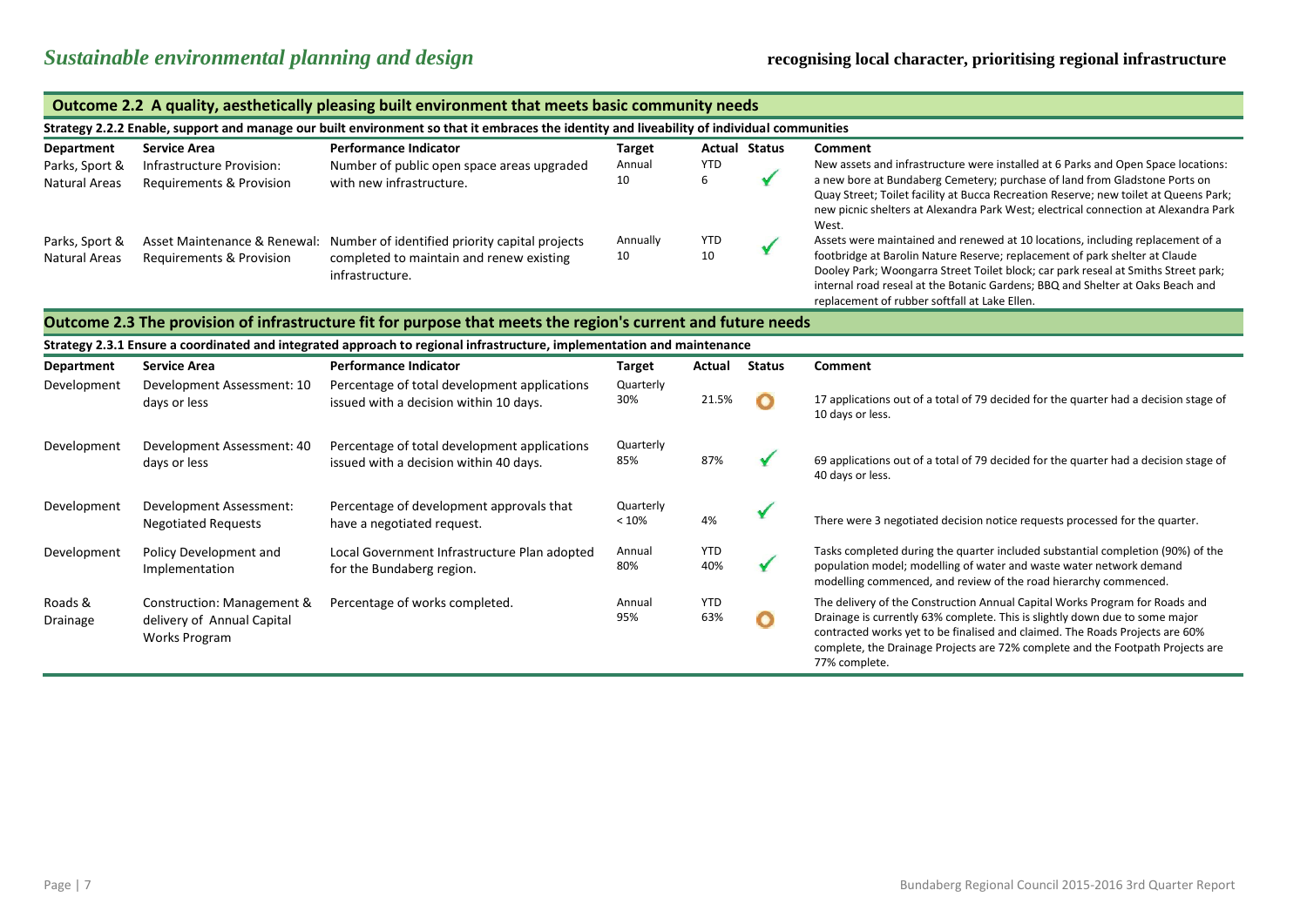|                                          | Outcome 2.3 The provision of infrastructure fit for purpose that meets the region's current and future needs |                                                                                                                                       |                                |                 |               |                                                                                                                                                                                                                                                                                                                             |  |  |  |
|------------------------------------------|--------------------------------------------------------------------------------------------------------------|---------------------------------------------------------------------------------------------------------------------------------------|--------------------------------|-----------------|---------------|-----------------------------------------------------------------------------------------------------------------------------------------------------------------------------------------------------------------------------------------------------------------------------------------------------------------------------|--|--|--|
|                                          |                                                                                                              | Strategy 2.3.1 Ensure a coordinated and integrated approach to regional infrastructure, implementation and maintenance                |                                |                 |               |                                                                                                                                                                                                                                                                                                                             |  |  |  |
| <b>Department</b><br>Roads &<br>Drainage | <b>Service Area</b><br>Maintenance: Outstanding<br><b>Defects</b>                                            | <b>Performance Indicator</b><br>Percentage increase or decrease of<br>outstanding defects<br>(i.e. maintenance work to be completed). | Target<br>Quarterly<br>$-2.5%$ | Actual<br>$-5%$ | <b>Status</b> | Comment<br>3392 defects were reported during the third quarter, with a total of 3898 defects<br>completed. Total outstanding defects decreased from 11003 to 10497, which is a<br>decrease of 5% over the 3 month period.                                                                                                   |  |  |  |
| Support<br>Services                      | Asset Maintenance: Advice,<br>Planning & Design                                                              | Percentage of internal client survey results<br>satisfactory or above.                                                                | Quarterly<br>75%               | 83%             |               | 3 out of 5 planned surveys were returned in time for reporting this quarter. 50% of scores<br>were Very Good, 27% Good and 23% Average.                                                                                                                                                                                     |  |  |  |
| Support<br>Services                      | <b>Asset Maintenance:</b><br>Maintenance Delivery:<br><b>Planned Maintenance</b>                             | Percentage of Priority 1 & 2 work tickets<br>raised against the total number tickets.                                                 | Quarterly<br>Trend             | 30.5%           | $\rightarrow$ | Total scheduled tasks 1564, with 477 priority 1 & 2 representing an improved result. KPI<br>shows a decrease in priority 1 and 2 jobs from 56.3% to 30.4%.                                                                                                                                                                  |  |  |  |
| Support<br>Services                      | <b>Asset Maintenance:</b><br>Maintenance Delivery:<br><b>Requested Maintenance</b>                           | Portion of Priority 1 & 2 work tickets raised<br>against the number of works completed.                                               | Quarterly<br>95%               | 96.6%           |               | Percentage represents 447 Priority 1 & 2 scheduled tasks with 432 completed.                                                                                                                                                                                                                                                |  |  |  |
| Support<br>Services                      | Design: Technical Advice:<br>Provision of quality technical<br>advice across Council<br>Departments          | Percentage of internal client survey results<br>satisfactory or above.                                                                | Quarterly<br>75%               | 100%            |               | Two surveys were completed in the period.                                                                                                                                                                                                                                                                                   |  |  |  |
| Support<br>Services                      | of Plant, Vehicle & Equipment                                                                                | Fleet Maintenance: Availability Percentage of overall plant, vehicle and<br>equipment availability.                                   | Quarterly<br>95%               | 97.76%          |               | Overall major plant availability of 97.76% as per MyData. Availability is measured during<br>working hours Monday - Friday / 7am - 4pm. (Availability refers to the percentage of<br>Council's plant, vehicle and equipment fleet that is available for use by Council's<br>operational crews during normal working hours). |  |  |  |
| Support<br>Services                      | Fleet Maintenance: Utilisation<br>of Plant, Vehicle & Equipment                                              | Percentage user departments have met<br>minimum utilisation targets.                                                                  | Quarterly<br>90%               | 85.71%          | $\mathbf{O}$  | The average utilisation was 85.71%.                                                                                                                                                                                                                                                                                         |  |  |  |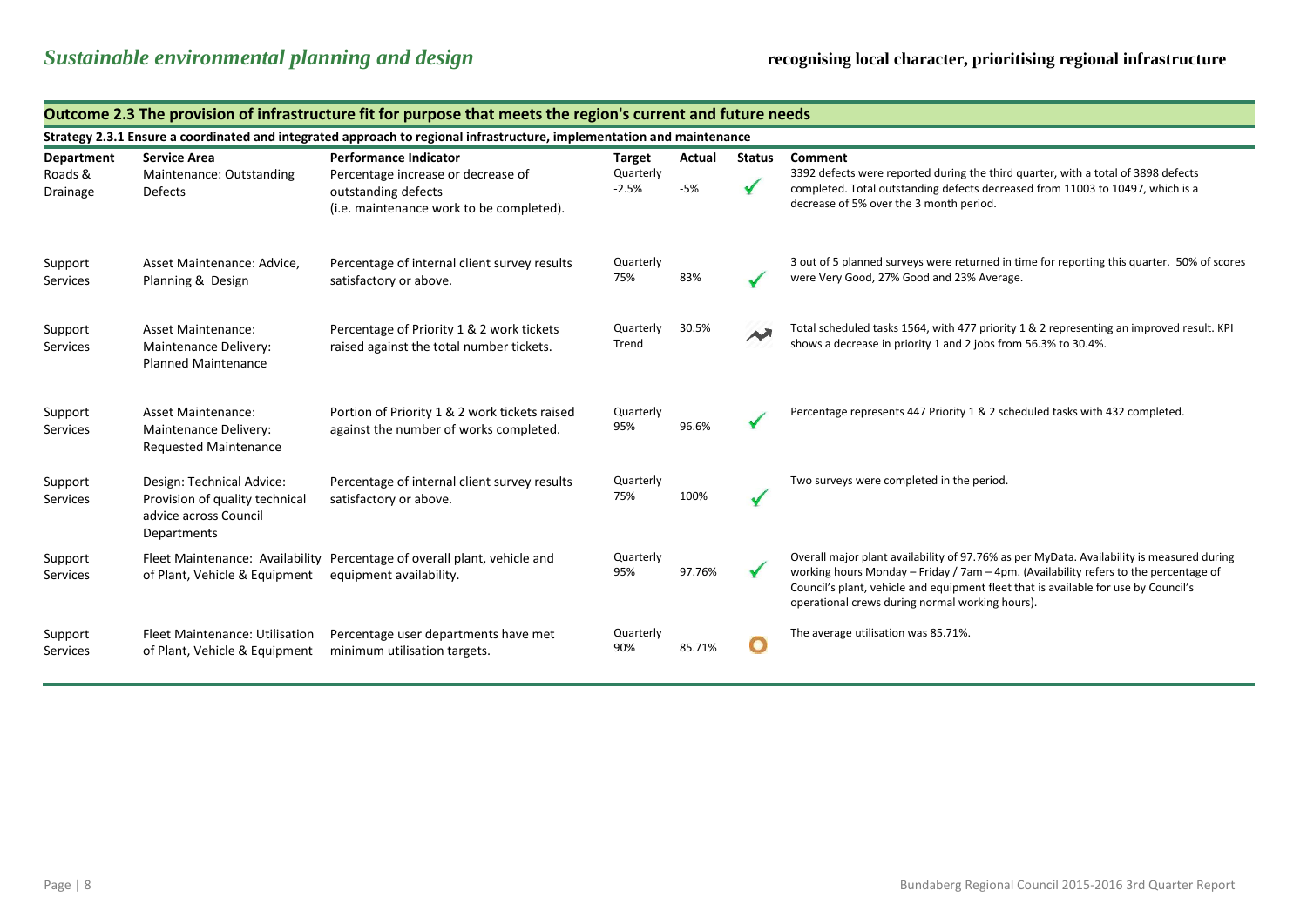|                       | Outcome 2.3 The provision of infrastructure itt for purpose that meets the region's current and future needs.          |                                                                          |                       |                    |                        |                                                                                                                                                                                                                                                                                                                                      |  |  |  |  |
|-----------------------|------------------------------------------------------------------------------------------------------------------------|--------------------------------------------------------------------------|-----------------------|--------------------|------------------------|--------------------------------------------------------------------------------------------------------------------------------------------------------------------------------------------------------------------------------------------------------------------------------------------------------------------------------------|--|--|--|--|
|                       | Strategy 2.3.1 Ensure a coordinated and integrated approach to regional infrastructure, implementation and maintenance |                                                                          |                       |                    |                        |                                                                                                                                                                                                                                                                                                                                      |  |  |  |  |
| Department            | <b>Service Area</b>                                                                                                    | <b>Performance Indicator</b>                                             | <b>Target</b>         | Actual             | <b>Status</b>          | Comment                                                                                                                                                                                                                                                                                                                              |  |  |  |  |
| Water &<br>Wastewater | <b>Plumbing Services: Inspections</b>                                                                                  | Number of inspections (i.e. ensuring<br>compliance with building codes). | Quarterly<br>Trend    | 463                | $\sim$                 | The reduced actual figure for this quarter is largely due to the industry closing during<br>January.                                                                                                                                                                                                                                 |  |  |  |  |
| Water &<br>Wastewater | Wastewater Systems: Sewer<br>main blockages                                                                            | Number of sewer main blockages per 100km<br>(indicative of processes).   | Annually<br>$30$      | <b>YTD</b><br>8.09 |                        | This quarter: 12 Sewer Main Blockages were identified prior to complete interruption of<br>service within 568.32 km of sewer main length, which equates to 2.11 blockages per 100 km<br>for the period 1 January 2016 to 31 March 2016. The result only reflects sewer main<br>blockages and excludes data from the Hinterland area. |  |  |  |  |
| Water &<br>Wastewater | <b>Wastewater Supply Systems:</b><br>Water main leaks                                                                  | Number of water main leaks per 100km<br>(indicative of infrastructure).  | Annually<br>$20$      | YTD<br>3.91        |                        | This quarter: 9 Water Main breaks occurred in the city and coastal area, which has a water<br>mains length of 742 km. This equates to 1.21 breaks per 100 km for the period 1 January<br>2016 to 31 March 2016.                                                                                                                      |  |  |  |  |
| Water &<br>Wastewater | Water Supply Systems: Water<br>usage                                                                                   | Water usage per head of population for<br>Bundaberg Region.              | Quarterly<br>Trend    | 300<br>L/P/D       | $\boldsymbol{\lambda}$ | 300 litres per person per day (L/P/D/P is lower than the $2^{nd}$ quarter of 375 L/P/D – within<br>normal consumption trends).                                                                                                                                                                                                       |  |  |  |  |
| Water &<br>Wastewater | Water Supply Systems: Water<br>usage vs. allocation                                                                    | Water usage as a percentage of allocation for<br>Bundaberg Region.       | Quarterly<br>$< 95\%$ | 52%                |                        | 52% usage available allocation for the quarter indicates adequate allocation to service<br>community needs.                                                                                                                                                                                                                          |  |  |  |  |

### **Outcome 2.3 The provision of infrastructure fit for purpose that meets the region's current and future needs**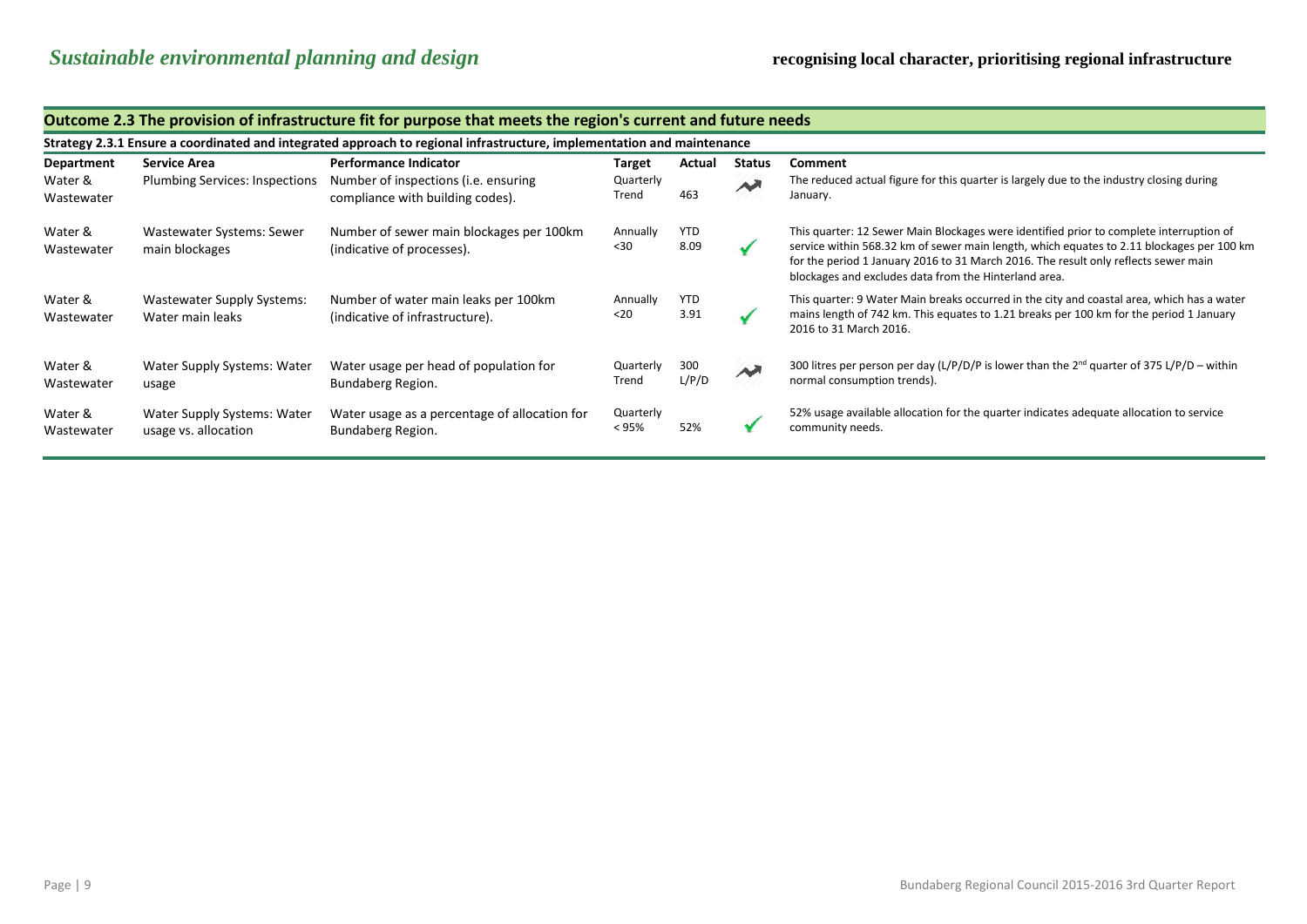|                                                                                                                        | Outcome 2.3 The provision of infrastructure fit for purpose that meets the region's current and future needs |                                                                                                                                   |                                   |                   |               |                                                                                                                                                                                                                                                                                                                                                                                                                                                                                                                                                                                                                                                                                                            |  |  |  |  |  |
|------------------------------------------------------------------------------------------------------------------------|--------------------------------------------------------------------------------------------------------------|-----------------------------------------------------------------------------------------------------------------------------------|-----------------------------------|-------------------|---------------|------------------------------------------------------------------------------------------------------------------------------------------------------------------------------------------------------------------------------------------------------------------------------------------------------------------------------------------------------------------------------------------------------------------------------------------------------------------------------------------------------------------------------------------------------------------------------------------------------------------------------------------------------------------------------------------------------------|--|--|--|--|--|
|                                                                                                                        | Strategy 2.3.2 Support the rehabilitation and/or the preservation of the environmental amenity of the region |                                                                                                                                   |                                   |                   |               |                                                                                                                                                                                                                                                                                                                                                                                                                                                                                                                                                                                                                                                                                                            |  |  |  |  |  |
| <b>Department</b><br>Waste & Health<br>Services                                                                        | <b>Service Area</b><br>Waste: Resource Recovery:<br>Municipal solid waste diverted<br>from landfills         | <b>Performance Indicator</b><br>Percentage of waste diverted to be reused.                                                        | <b>Target</b><br>Quarterly<br>30% | Actual<br>23%     | <b>Status</b> | Comment<br>Currently 23% of the Municipal Collections from the wheelie bin service is 'recycle'<br>product which is handled by the Material Recycling Facility.                                                                                                                                                                                                                                                                                                                                                                                                                                                                                                                                            |  |  |  |  |  |
| Strategy 2.3.4 Apply financial sustainability principles in planning, funding, creating and maintaining infrastructure |                                                                                                              |                                                                                                                                   |                                   |                   |               |                                                                                                                                                                                                                                                                                                                                                                                                                                                                                                                                                                                                                                                                                                            |  |  |  |  |  |
| Department<br>Projects                                                                                                 | <b>Service Area</b><br>Recoveries: Work hour<br>recovery from Capital Works                                  | <b>Performance Indicator</b><br>Percentage of recoveries as a proportion of<br>operational work hours.                            | Target<br>Quarterly<br>75%        | Actual<br>79%     |               | <b>Comment</b><br>This quarter Projects has exceeded the recovery target by 4%. This was expected due to<br>the phase and volume of capital works currently underway.                                                                                                                                                                                                                                                                                                                                                                                                                                                                                                                                      |  |  |  |  |  |
| Support<br>Services                                                                                                    | Asset Management: Asset<br>Valuation & Revaluation                                                           | Revaluation of infrastructure assets:<br>Percentage that revaluation of the Transport<br>Infrastructure Class has been completed. | Annually<br>100%                  | <b>YTD</b><br>75% |               | Asset Revaluation of the Transport Infrastructure class was being undertaken in 2015/16<br>financial year, but has now been rescheduled to be completed in the 2nd quarter of<br>2016/17 due to an extension of time in the delivery of the condition assessments by<br>Pavement Management Systems within the Bridges and Roads categories. Condition<br>survey of Footpaths has been completed.                                                                                                                                                                                                                                                                                                          |  |  |  |  |  |
| Water &<br>Wastewater                                                                                                  | Project Planning & Delivery:<br>Delivery of annual new and<br>replacement Capital Works                      | Percentage of works completed against the<br>Annual Capital Works program.                                                        | Annually<br>95%                   | <b>YTD</b><br>66% |               | 11 Capital Works Projects are scheduled for the 2015-2016 financial year.<br>(1) Wastewater SCADA Upgrade (2) Water SCADA Upgrade (3) Gin Gin Water Treatment<br>Plant Upgrade (4) Port Bundaberg Wastewater (5) Deering Place Wastewater (6) Darnell<br>Street Cut-in (7) Mellifont Water Supply Main (8) Mellifont Pump Station (9) Talkalvan<br>Street Control Valve Upgrade (10) Airport Precinct Wastewater Pump Station (11) Water<br>Supply to Rubyanna WWTP. Work has commenced and all projects are currently on track<br>to be completed by the end of the financial year. The Water Supply Main to the Rubyanna<br>WWTP and the Port Bundaberg Wastewater Projects have already been completed. |  |  |  |  |  |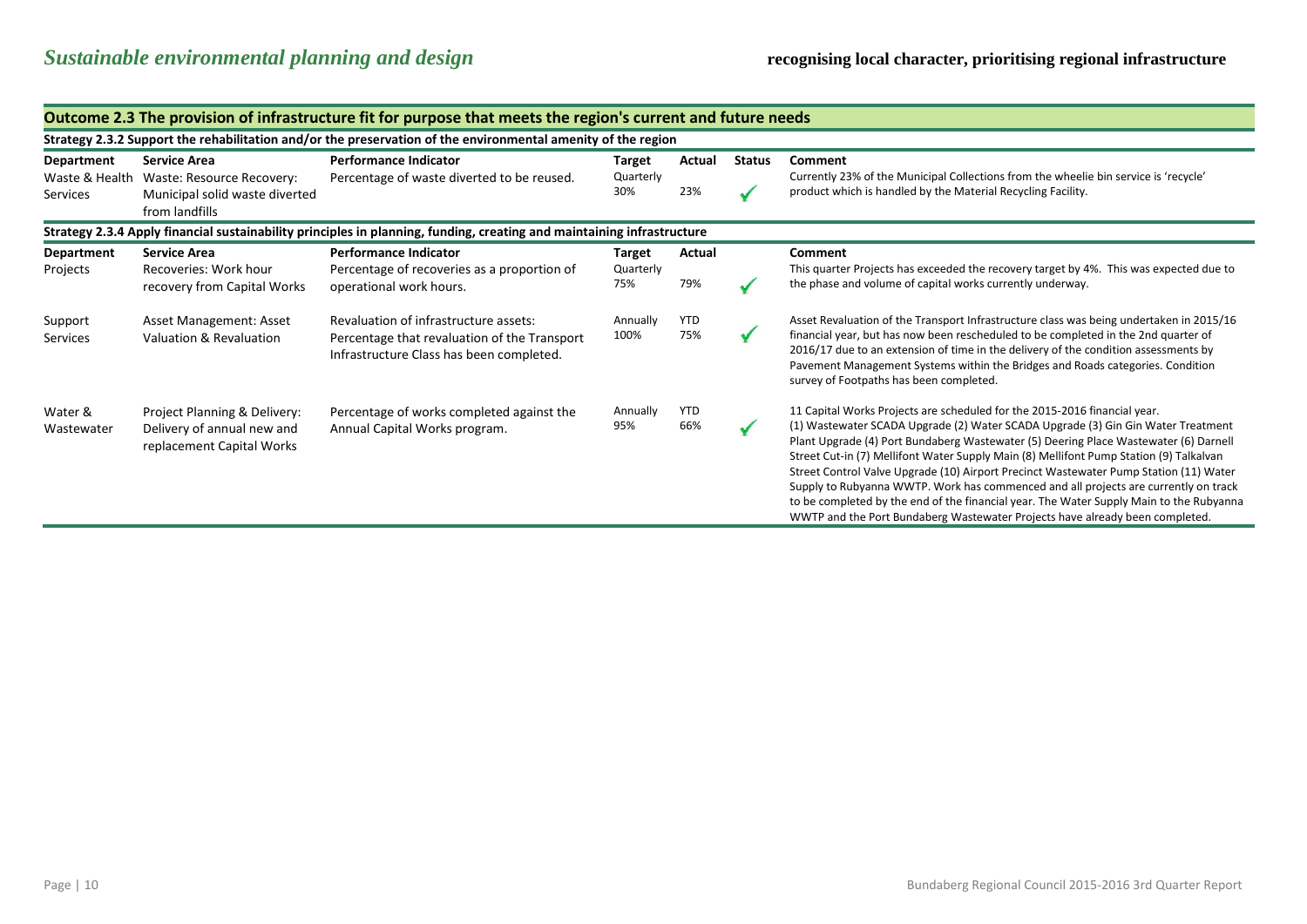|                                                                   | <b>Outcome 3.1 Diversified, prosperous and innovative industry sectors</b>     |                                                                                                                                                   |                                                                |               |               |                                                                                                                                                                                                                                                                                                                                                                                                                                                                                                                                                                                                                                                                                                                                                                                                                        |  |  |  |
|-------------------------------------------------------------------|--------------------------------------------------------------------------------|---------------------------------------------------------------------------------------------------------------------------------------------------|----------------------------------------------------------------|---------------|---------------|------------------------------------------------------------------------------------------------------------------------------------------------------------------------------------------------------------------------------------------------------------------------------------------------------------------------------------------------------------------------------------------------------------------------------------------------------------------------------------------------------------------------------------------------------------------------------------------------------------------------------------------------------------------------------------------------------------------------------------------------------------------------------------------------------------------------|--|--|--|
|                                                                   | Strategy 3.1.1 Implement and action the regional economic development strategy |                                                                                                                                                   |                                                                |               |               |                                                                                                                                                                                                                                                                                                                                                                                                                                                                                                                                                                                                                                                                                                                                                                                                                        |  |  |  |
| Department<br>Commercial<br>Business &<br>Economic<br>Development | <b>Service Area</b><br>Economic Development<br>Strategy (EDS)                  | <b>Performance Indicator</b><br>Percentage EDS priorities have been<br>implemented EDS is a 10 year blueprint for<br>sustainable economic growth. | Target<br>Annually<br>75%<br>over the<br>course of<br>the year | Actual<br>75% | <b>Status</b> | Comment<br>A full report of all economic development initiatives was delivered to the Business<br>Bundaberg Advisory Committee in mid-December. Some of these initiatives have<br>been reported through local media channels including the Council and Business<br>Bundaberg websites. Successful activities held in the third quarter included 'CBD<br>Riverfront Masterplan'; Launch of Supplying to Local Government digital<br>engagement tools such as BRC Procure T and Vendor Marketplace; visit by the<br>Guanxhi Province student group and the Nanning Delegation; Airport Masterplan<br>development; RV Friendly Park options; Bundaberg Port Trade Development Group;<br>mobile broadband blackspot application; State Infrastructure Plan submission and<br>the ongoing startupBundaberg meet and greets. |  |  |  |
|                                                                   | Strategy 3.1.2 Support, market and promote the region                          |                                                                                                                                                   |                                                                |               |               |                                                                                                                                                                                                                                                                                                                                                                                                                                                                                                                                                                                                                                                                                                                                                                                                                        |  |  |  |
| <b>Department</b>                                                 | <b>Service Area</b>                                                            | <b>Performance Indicator</b>                                                                                                                      | <b>Target</b>                                                  | Actual        | <b>Status</b> | Comment                                                                                                                                                                                                                                                                                                                                                                                                                                                                                                                                                                                                                                                                                                                                                                                                                |  |  |  |

| <b>Department</b>                                              | Service Area                                                                                            | <b>Performance Indicator</b>                                                                                                        | Target           | Actual | <b>Status</b> | Comment                                                                                                                                                                                                                                                                                                                                                                                                                                                                                                                                                                                                   |
|----------------------------------------------------------------|---------------------------------------------------------------------------------------------------------|-------------------------------------------------------------------------------------------------------------------------------------|------------------|--------|---------------|-----------------------------------------------------------------------------------------------------------------------------------------------------------------------------------------------------------------------------------------------------------------------------------------------------------------------------------------------------------------------------------------------------------------------------------------------------------------------------------------------------------------------------------------------------------------------------------------------------------|
| Commercial<br><b>Business &amp;</b><br>Economic<br>Development | Tourism Development and<br>Services: Bundaberg North<br>Burnett Tourism (BNBT)<br>Partnership Agreement | Percentage BNBT progress reports have been<br>satisfactory completed. Agreement includes the<br>development of – Cameron to respond | Annually<br>100% | 100%   |               | The Partnership Agreement with BNBT includes clear reporting and review<br>guidelines including a formal presentation to Council every 6 month period. A<br>formal report and presentation was made to Council during the last quarter and<br>included approval for a small number of projects to be progressed via the utilisation<br>of the funds provisioned for tourism product development. BNBT deliverables this<br>year include: Re-establishment of Lady Musgrave day tours, implementation of the<br>Mon Repo Master Plan and development and implementation of a culinary tourism<br>strategy. |
|                                                                |                                                                                                         |                                                                                                                                     |                  |        |               |                                                                                                                                                                                                                                                                                                                                                                                                                                                                                                                                                                                                           |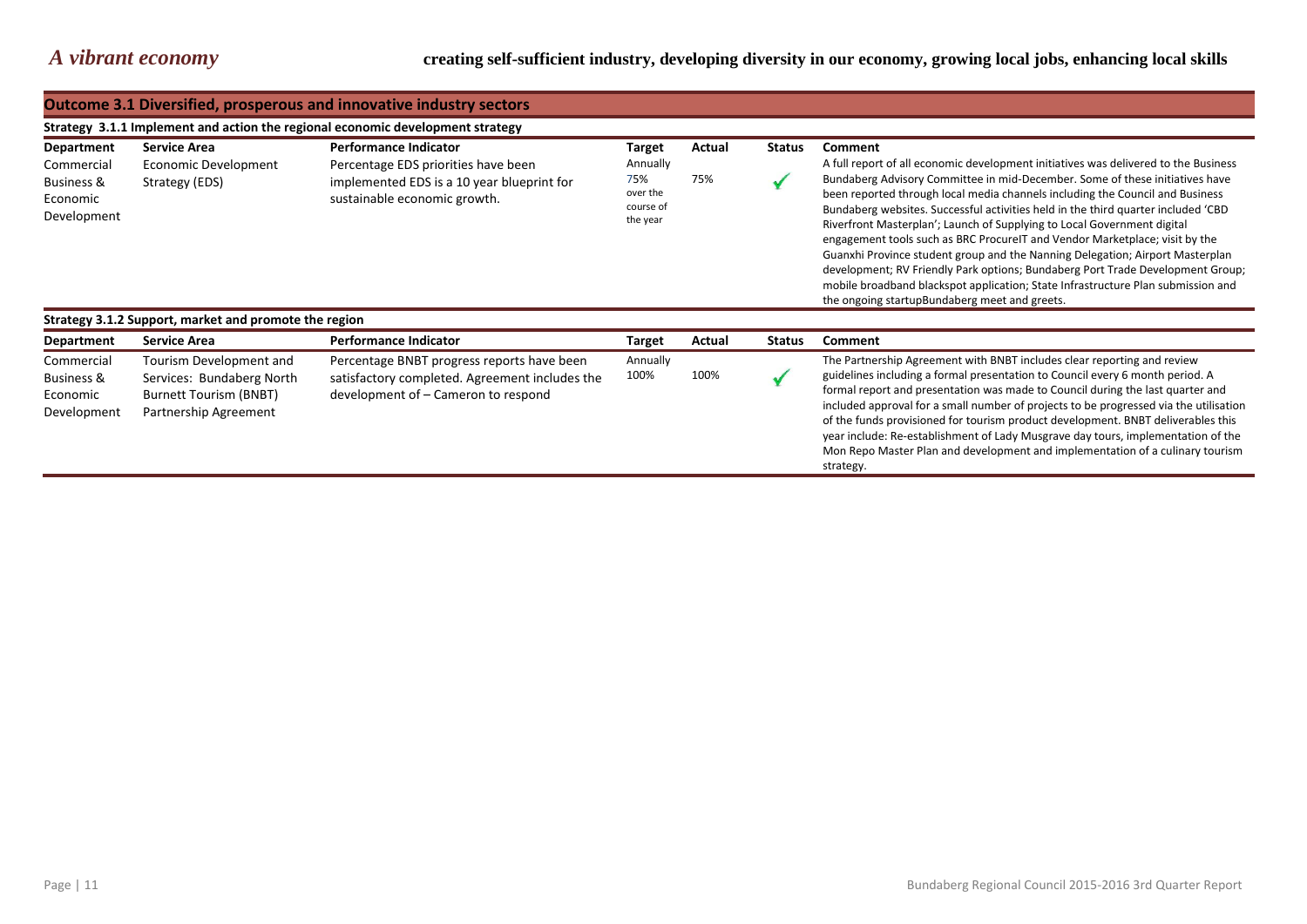*A vibrant economy* **creating self-sufficient industry, developing diversity in our economy, growing local jobs, enhancing local skills**

|                                                                                                            | Outcome 3.2 Support and facilitate employment opportunities for the community                              |                                                                                                                                       |                       |        |               |                                                                                                                                                                                                                                                                                                                                                                                                                                                                                                                                                                                                                                                   |  |  |  |  |
|------------------------------------------------------------------------------------------------------------|------------------------------------------------------------------------------------------------------------|---------------------------------------------------------------------------------------------------------------------------------------|-----------------------|--------|---------------|---------------------------------------------------------------------------------------------------------------------------------------------------------------------------------------------------------------------------------------------------------------------------------------------------------------------------------------------------------------------------------------------------------------------------------------------------------------------------------------------------------------------------------------------------------------------------------------------------------------------------------------------------|--|--|--|--|
|                                                                                                            | Strategy 3.2.1 Promote and support initiatives designed to enhance increased local employment and training |                                                                                                                                       |                       |        |               |                                                                                                                                                                                                                                                                                                                                                                                                                                                                                                                                                                                                                                                   |  |  |  |  |
| <b>Department</b>                                                                                          | <b>Service Area</b>                                                                                        | <b>Performance Indicator</b>                                                                                                          | Target                | Actual | <b>Status</b> | Comment                                                                                                                                                                                                                                                                                                                                                                                                                                                                                                                                                                                                                                           |  |  |  |  |
| Commercial<br><b>Business &amp;</b><br>Economic<br>Development                                             | <b>Employment Rate</b>                                                                                     | Unemployment rate for the Bundaberg region<br>(Target 5.9% is equal to Qld. Unemployment<br>rate).                                    | Annually<br>$< 6.4\%$ | 11.3%  | ×             | The annually adjusted unemployment rate in the Bundaberg Region increased by<br>0.3 percentage points to 11.3% in the June Quarter 2015, which was the highest<br>level recorded since September Quarter 2014. The unemployment rate in the<br>Bundaberg Region is the same as the level for the Wide Bay Burnett region, but<br>remains significantly higher than the average for Queensland at 6.5%, which is the<br>aspirational target listed in our Economic Development Strategy. Seasonally<br>unadjusted figures for February 2016 came in at 9.3% down 0.6% but these<br>monthly numbers do traditionally move up and down considerably. |  |  |  |  |
| Strategy 3.2.2 Promote and support initiatives designed to enhance increased local employment and training |                                                                                                            |                                                                                                                                       |                       |        |               |                                                                                                                                                                                                                                                                                                                                                                                                                                                                                                                                                                                                                                                   |  |  |  |  |
| <b>Department</b>                                                                                          | <b>Service Area</b>                                                                                        | <b>Performance Indicator</b>                                                                                                          | Target                | Actual | <b>Status</b> | Comment                                                                                                                                                                                                                                                                                                                                                                                                                                                                                                                                                                                                                                           |  |  |  |  |
| Commercial<br><b>Business &amp;</b><br>Economic<br>Development                                             | <b>Bundaberg Regional Airport</b>                                                                          | Number of passengers processed through the<br>Bundaberg Regional Airport terminal.                                                    | Quarterly<br>30,000   | 40,940 |               | Passenger numbers have risen slightly this quarter in comparison to the same<br>quarter in the past two years.                                                                                                                                                                                                                                                                                                                                                                                                                                                                                                                                    |  |  |  |  |
| Commercial<br><b>Business &amp;</b><br>Economic<br>Development                                             | <b>Bundaberg Regional Airport</b>                                                                          | Number of Regular Public Transport (RPT)<br>services.                                                                                 | Quarterly<br>380      | 521    |               | The number of Regular Public Transport (RPT) services has increased due to airlines<br>offering additional flights.                                                                                                                                                                                                                                                                                                                                                                                                                                                                                                                               |  |  |  |  |
|                                                                                                            |                                                                                                            | Outcome 3.3 Foster a flexible, supportive and inclusive business environment                                                          |                       |        |               |                                                                                                                                                                                                                                                                                                                                                                                                                                                                                                                                                                                                                                                   |  |  |  |  |
|                                                                                                            |                                                                                                            | Strategy 3.3.1 Promote the vision that encourages business enterprises relocating to, expanding within, or establishing in the region |                       |        |               |                                                                                                                                                                                                                                                                                                                                                                                                                                                                                                                                                                                                                                                   |  |  |  |  |
| <b>Department</b>                                                                                          | <b>Service Area</b>                                                                                        | <b>Performance Indicator</b>                                                                                                          | <b>Target</b>         | Actual |               | Comment                                                                                                                                                                                                                                                                                                                                                                                                                                                                                                                                                                                                                                           |  |  |  |  |
| Commercial<br><b>Business &amp;</b><br>Economic<br>Development                                             | Economic Development:<br>Networks & Partnerships:<br>Support to existing business                          | Number of direct contacts with existing<br>businesses, providing information and referrals.                                           | Quarterly<br>30       | 37     |               | Again this quarter was a busy period for business meetings and support.                                                                                                                                                                                                                                                                                                                                                                                                                                                                                                                                                                           |  |  |  |  |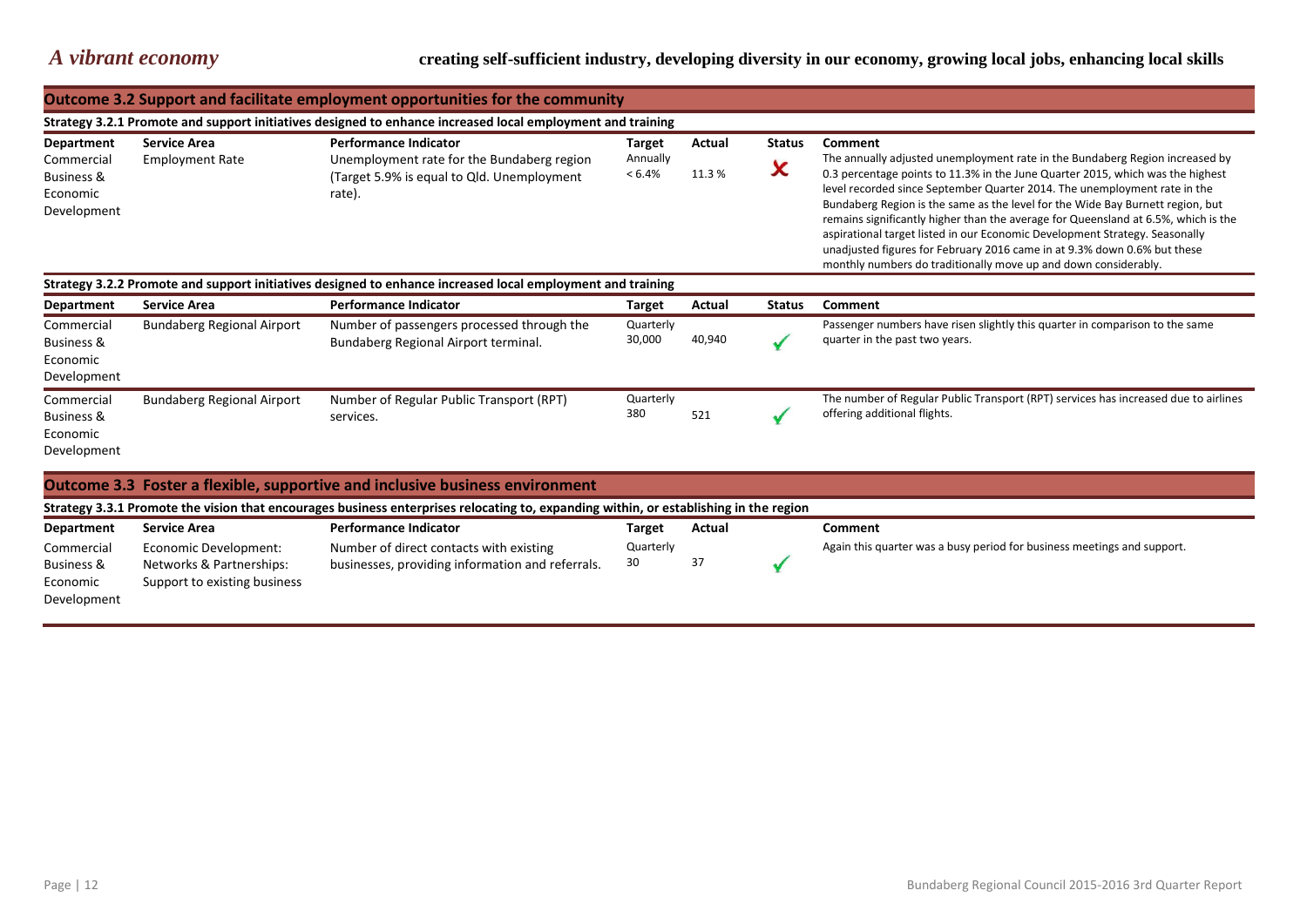[energy-bundaberg/projects](http://www.bundaberg.qld.gov.au/clean-energy-bundaberg/projects)

|                                                                              | Outcome 3.3 Foster a flexible, supportive and inclusive business environment                                                                                                                       |                                                                                                    |                                                                    |                |               |                                                                                                                                                                                                                                                                                                                                                                                                                                                                                                      |  |  |  |  |
|------------------------------------------------------------------------------|----------------------------------------------------------------------------------------------------------------------------------------------------------------------------------------------------|----------------------------------------------------------------------------------------------------|--------------------------------------------------------------------|----------------|---------------|------------------------------------------------------------------------------------------------------------------------------------------------------------------------------------------------------------------------------------------------------------------------------------------------------------------------------------------------------------------------------------------------------------------------------------------------------------------------------------------------------|--|--|--|--|
|                                                                              | Strategy 3.3.2 Support and encourage appropriate levels of regional economic investment with the capacity to diversify and expand the economic base and secure sustainable new business investment |                                                                                                    |                                                                    |                |               |                                                                                                                                                                                                                                                                                                                                                                                                                                                                                                      |  |  |  |  |
| Department<br>Commercial<br><b>Business &amp;</b><br>Economic<br>Development | <b>Service Area</b><br>Economic Growth: Gross<br><b>Regional Product</b>                                                                                                                           | <b>Performance Indicator</b><br>Percentage growth in our region's Gross<br>Regional Product (GRP). | <b>Target</b><br>Annually<br>2.4%<br>Data<br>calculated<br>in Nov. | Actual<br>0.4% | <b>Status</b> | <b>Comment</b><br>The Gross Regional Product for 2014/15 improved considerably on the previous<br>year's negative figure (minus 7.2%). A significant number of regional projects<br>commenced during 2014 - 15 and a corresponding increase in our GRP was<br>anticipated and pleasingly realised. This improved figure is nearly in-line with the<br>Queensland Gross State product of 0.5%. Our Economic Development Strategy KPI<br>target is based on long-term (5 year average) State averages. |  |  |  |  |
| Commercial<br><b>Business &amp;</b><br>Economic<br>Development               | <b>Export Growth</b>                                                                                                                                                                               | Value of goods exported from the Bundaberg<br>Region.                                              | Annually<br>\$1.8B<br>Data<br>calculated<br>in Nov                 | \$1.1B         |               | Exports from the region are measured on an annual basis and while the aspirational<br>goal for 2014/15 was not met, we look forward to the publication of new figures<br>later this year. It is important to see growth in exports from the region as<br>businesses that export are more likely to be financially stable and employ more<br>people.                                                                                                                                                  |  |  |  |  |

## **Outcome 3.4 Attract and support the enhancement, retention, education and employment opportunities for key demographic groups**

|                                                                              | Strategy 3 4.1 Encourage, promote and support innovation and learning within the community               |                                                                                                                                                                                     |                                 |               |               |                                                                                                                                                                                                                                                                                                                                                                                                                                                                                                                                                                                                                                                                                                                                                                                                                                            |  |  |  |
|------------------------------------------------------------------------------|----------------------------------------------------------------------------------------------------------|-------------------------------------------------------------------------------------------------------------------------------------------------------------------------------------|---------------------------------|---------------|---------------|--------------------------------------------------------------------------------------------------------------------------------------------------------------------------------------------------------------------------------------------------------------------------------------------------------------------------------------------------------------------------------------------------------------------------------------------------------------------------------------------------------------------------------------------------------------------------------------------------------------------------------------------------------------------------------------------------------------------------------------------------------------------------------------------------------------------------------------------|--|--|--|
| Department<br>People &<br>Culture                                            | <b>Service Area</b><br>Human Resources: Community<br>Support: Education, Work<br>Experience & Employment | <b>Performance Indicator</b><br>Number of Community Support activities<br>undertaken (includes work experience,<br>traineeships, apprenticeships, scholarships, and<br>cadetships). | <b>Target</b><br>Annually<br>50 | Actual<br>n/a | <b>Status</b> | <b>Comment</b><br>This KPI will be reported on in the 4 <sup>th</sup> quarter.                                                                                                                                                                                                                                                                                                                                                                                                                                                                                                                                                                                                                                                                                                                                                             |  |  |  |
|                                                                              | Strategy 3.4.2 Encourage environmentally sustainable development opportunities                           |                                                                                                                                                                                     |                                 |               |               |                                                                                                                                                                                                                                                                                                                                                                                                                                                                                                                                                                                                                                                                                                                                                                                                                                            |  |  |  |
| Department<br>Commercial<br><b>Business &amp;</b><br>Economic<br>Development | <b>Service Area</b><br>Clean Energy Strategy (CES)                                                       | <b>Performance Indicator</b><br>Percentage CES priorities have been<br>implemented.                                                                                                 | Target<br>Annually<br>75%       | Actual<br>n/a | <b>Status</b> | <b>Comment</b><br>This KPI will be reported on in the 4th quarter.<br>Notes: Phase 1 Objectives include: 1. Reduce Council's operation costs related to<br>energy consumption. 2. Reinforce Council's commitment and leadership in clean<br>energy related initiatives through proactive adoption and implementation. 3.<br>Council staff to become increasingly aware of energy efficient policies and<br>implement actions into daily work routines. 4. Implementation of appropriate clean<br>energy solutions where significant energy efficiencies can be gained. 5. Preserve<br>and protect our natural environment through environmentally conscious energy<br>management practices and efficient resource utilisation. For more information on<br>current projects and initiatives refer to http://www.bundaberg.qld.gov.au/clean- |  |  |  |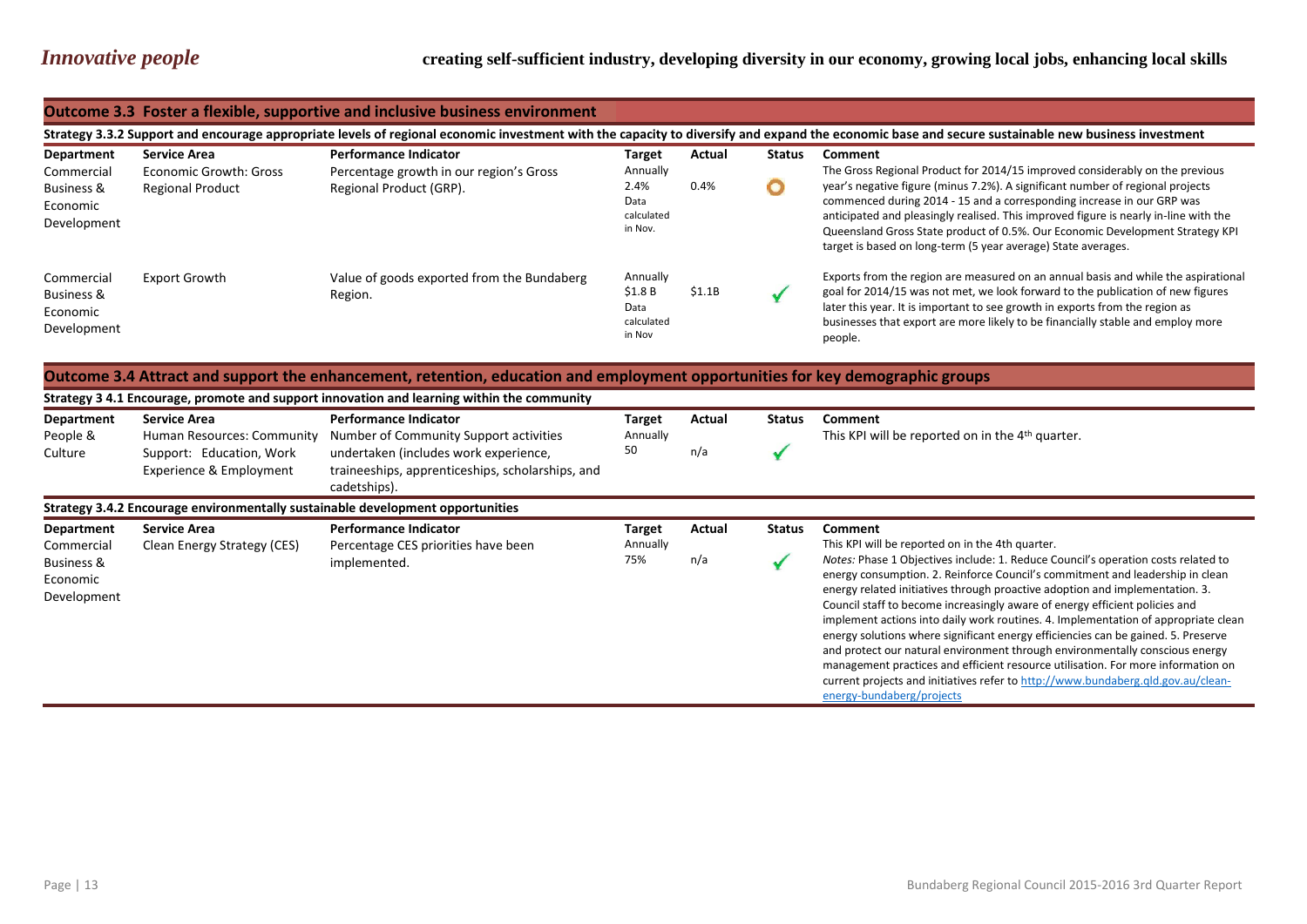|                                                                                     | <b>Outcome 4.1 Listening and communicating</b>                                                                   |                                                                                                                                                                                                 |                                       |                   |                               |                                                                                                                                                                                                                                                                                                                                                                           |  |  |  |
|-------------------------------------------------------------------------------------|------------------------------------------------------------------------------------------------------------------|-------------------------------------------------------------------------------------------------------------------------------------------------------------------------------------------------|---------------------------------------|-------------------|-------------------------------|---------------------------------------------------------------------------------------------------------------------------------------------------------------------------------------------------------------------------------------------------------------------------------------------------------------------------------------------------------------------------|--|--|--|
| Strategy 4.1.2 Proactively seek community engagement within the community           |                                                                                                                  |                                                                                                                                                                                                 |                                       |                   |                               |                                                                                                                                                                                                                                                                                                                                                                           |  |  |  |
| <b>Department</b><br>Stakeholder<br>Engagement                                      | <b>Service Area</b><br>Social Media Engagement:<br>Community engagement<br>through social media platforms        | <b>Performance Indicator</b><br>Stakeholder Engagement: Social Media<br>Engagement: Community engagement through<br>social media platforms: Number of views -<br>Twitter, Facebook and YouTube. | <b>Target</b><br>Quarterly<br>250,000 | Actual<br>583,774 | <b>Status</b><br>✔            | Comment<br>Community engagement levels through social media platforms continue to grow.                                                                                                                                                                                                                                                                                   |  |  |  |
| <b>Outcome 4.2 Open and transparent leadership</b>                                  |                                                                                                                  |                                                                                                                                                                                                 |                                       |                   |                               |                                                                                                                                                                                                                                                                                                                                                                           |  |  |  |
|                                                                                     | Strategy 4.2.2 Support an open and accountable governance framework                                              |                                                                                                                                                                                                 |                                       |                   |                               |                                                                                                                                                                                                                                                                                                                                                                           |  |  |  |
| <b>Department</b><br>Internal<br>Ombudsman                                          | <b>Service Area</b><br><b>Community Access</b>                                                                   | <b>Performance Indicator</b><br>Right to Information (RTI) and Privacy (IP)<br>Applications received and processed within<br>applicable timeframes.                                             | <b>Target</b><br>Quarterly<br>90%     | Actual<br>100%    | <b>Status</b>                 | Comment<br>4 Right to Information Applications were processed within timeframes during the<br>quarter.                                                                                                                                                                                                                                                                    |  |  |  |
| Internal<br>Ombudsman                                                               | Governance: Administrative<br><b>Reviews</b>                                                                     | Number of Administrative Reviews received and<br>processed within applicable timeframes.                                                                                                        | Quarterly<br>Trend                    | $\mathbf 0$       | M                             | Nil Administrative Action Complaints were received during the third quarter.                                                                                                                                                                                                                                                                                              |  |  |  |
| Internal<br>Ombudsman                                                               | Insurance                                                                                                        | Number of Insurance Claims processed within<br>timeframes (General Insurance & Public Liability<br>Claims).                                                                                     | Quarterly<br>95%                      | 100%              |                               | 1 Industrial Special Risk; 4 Public Liability; 10 Motor Vehicle and 10 Possible Internal<br>Claims; and 1 Fall were received and processed within timeframes during the 3rd<br>quarter.                                                                                                                                                                                   |  |  |  |
|                                                                                     | <b>Outcome 4.3 Strong regional advocacy</b>                                                                      |                                                                                                                                                                                                 |                                       |                   |                               |                                                                                                                                                                                                                                                                                                                                                                           |  |  |  |
|                                                                                     |                                                                                                                  | Strategy 4.3.2 Represent and promote the interests of the community through key regional stakeholders                                                                                           |                                       |                   |                               |                                                                                                                                                                                                                                                                                                                                                                           |  |  |  |
| <b>Department</b><br>Commercial<br><b>Business &amp;</b><br>Economic<br>Development | <b>Service Area</b><br>Economic Development:<br>Networks & Partnerships:<br>Investment in business<br>attraction | <b>Performance Indicator</b><br>Number of meetings held with key regional<br>development agencies.                                                                                              | <b>Target</b><br>Quarterly<br>5       | Actual<br>11      | <b>Status</b><br>$\checkmark$ | Comment<br>The Bundaberg Investment Zone 2020 initiative resulted in a significant number of<br>meetings being held to collaboratively develop projects with key regional<br>development stakeholders. The Bundaberg Investment Zone 2020 is a joint<br>initiative with the Queensland Government that addresses several BRC Economic<br>Development Strategy priorities. |  |  |  |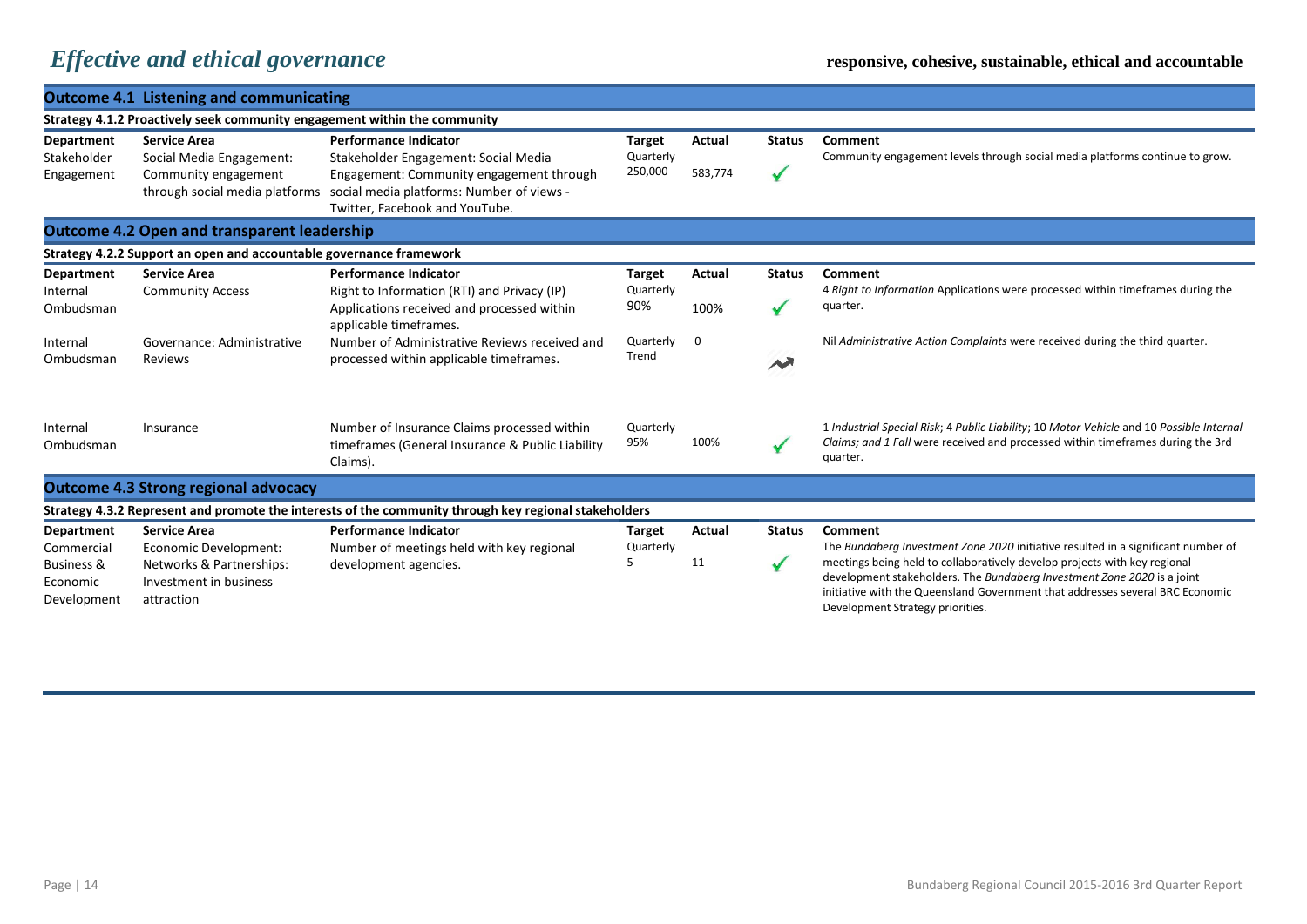|                                                                      | <b>Outcome 4.3 Strong regional advocacy</b>                                                                                      |                                                                                                                        |                            |               |               |                                                                                                                                                                                                                                                                                                                                                                |  |  |  |  |
|----------------------------------------------------------------------|----------------------------------------------------------------------------------------------------------------------------------|------------------------------------------------------------------------------------------------------------------------|----------------------------|---------------|---------------|----------------------------------------------------------------------------------------------------------------------------------------------------------------------------------------------------------------------------------------------------------------------------------------------------------------------------------------------------------------|--|--|--|--|
|                                                                      | Strategy 4.3.2 Represent and promote the interests of the community through key regional stakeholders                            |                                                                                                                        |                            |               |               |                                                                                                                                                                                                                                                                                                                                                                |  |  |  |  |
| <b>Department</b><br>Stakeholder<br>Engagement                       | <b>Service Area</b><br><b>Media Communications:</b><br>Representing &<br>communicating the interests of<br>regional stakeholders | <b>Performance Indicator</b><br>Number of media releases including releases,<br>statements and web-site posts.         | Target<br>Quarterly<br>150 | Actual<br>145 | <b>Status</b> | <b>Comment</b><br>Considering the quiet Christmas holiday period and the extended caretaker period<br>following the local government election in March (which translated into fewer<br>projects to promote) the Media and Marketing Team produced a relatively high<br>number of media releases and statements this quarter, which resulted in<br>publication. |  |  |  |  |
| <b>Outcome 4.4 A committed and responsive customer service focus</b> |                                                                                                                                  |                                                                                                                        |                            |               |               |                                                                                                                                                                                                                                                                                                                                                                |  |  |  |  |
|                                                                      |                                                                                                                                  | Strategy 4.4.1 Provide friendly, respectful and proactive customer service delivery, consistent with our values        |                            |               |               |                                                                                                                                                                                                                                                                                                                                                                |  |  |  |  |
| Department<br>Development                                            | <b>Service Area</b><br>Community & Internal<br><b>Customer Services</b>                                                          | <b>Performance Indicator</b><br>Percentage planning searches are issued within<br>statutory and corporate time frames. | Target<br>Quarterly<br>95% | Actual<br>99% | <b>Status</b> | Comment<br>212 Building Records Searches, 6 Limited Planning Certificates and 2 Full Town<br>Planning Certificates were issued during the quarter.                                                                                                                                                                                                             |  |  |  |  |
| Financial<br>Services                                                | <b>Customer Service: Customer</b><br><b>Request Management (CRM)</b>                                                             | Percentage of CRMs outstanding across council<br>in relations to the timeframes assigned.                              | Quarterly<br><15%          | 6.9%          |               | Council's response to Customer Requests has exceeded the expected Quarterly<br>Target, providing a timely and responsive service to our community.                                                                                                                                                                                                             |  |  |  |  |
| Information<br>Systems                                               | <b>Efficient Operations: Support</b><br>Requests                                                                                 | Number of support requests.                                                                                            | Quarterly<br>Trend         | 1,700         | $\rightarrow$ | Close to expected quarter result for support requests based on current trend of<br>near 600 requests per month.                                                                                                                                                                                                                                                |  |  |  |  |
| Information<br>Systems                                               | <b>Efficient Operations: Resolved</b><br><b>Support Requests</b>                                                                 | Percentage of requests resolved within service<br>level standards.                                                     | Quarterly<br>98%           | 93%           | $\mathbf O$   | Over the period, in 4 out of 12 weeks, more requests were received than were able<br>to be closed. A number of these may have been due to support staff assisting with<br>project delivery tasks, including mobility and core systems replacement. Process<br>improvement project has commenced to review opportunities to improve<br>resolution speed.        |  |  |  |  |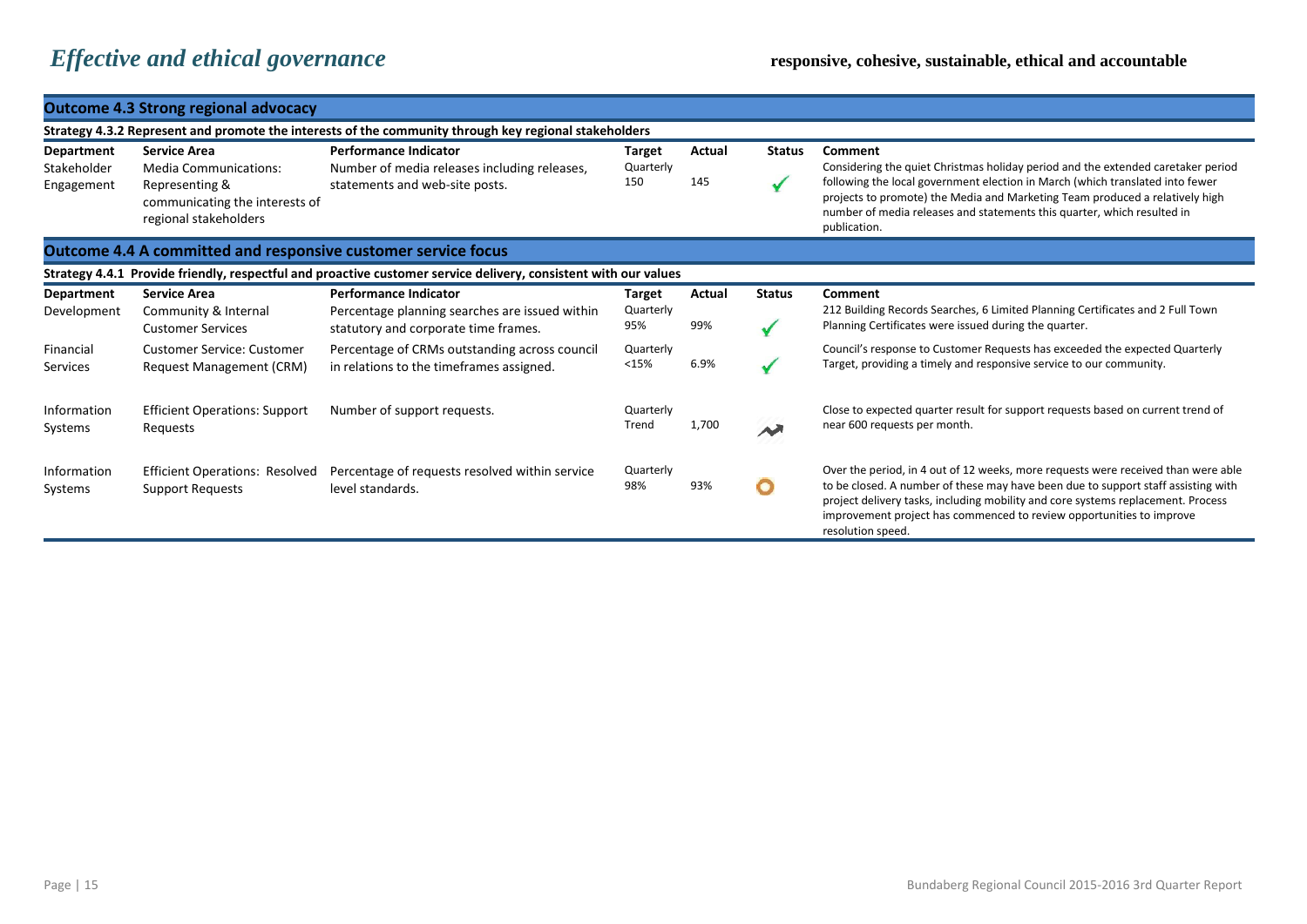|                                            | <b>Outcome 4.4 A committed and responsive customer service focus</b>                                            |                                                                                                                    |                                   |               |                    |                                                                                                                                                                                                                                                         |  |  |  |  |
|--------------------------------------------|-----------------------------------------------------------------------------------------------------------------|--------------------------------------------------------------------------------------------------------------------|-----------------------------------|---------------|--------------------|---------------------------------------------------------------------------------------------------------------------------------------------------------------------------------------------------------------------------------------------------------|--|--|--|--|
|                                            | Strategy 4.4.1 Provide friendly, respectful and proactive customer service delivery, consistent with our values |                                                                                                                    |                                   |               |                    |                                                                                                                                                                                                                                                         |  |  |  |  |
| Department<br>Roads &<br>Drainage          | <b>Service Area</b><br>Group: Response to complaints<br>and community requests for<br>works and advice          | <b>Performance Indicator</b><br>Percentage of Customer Requests (CRMs)<br>completed within allocated time periods. | Target<br>Quarterly<br>80%        | Actual<br>78% | <b>Status</b><br>✔ | Comment<br>A total of 2182 tasks were completed for the Roads and Drainage Group during the<br>third quarter of 2015/2016, with an average processing time of 10 days per task.<br>The substantial increase in tasks was mainly due to the wet weather. |  |  |  |  |
| Support<br><b>Services</b>                 | Fleet: Management:<br>Administration: Internal client<br>satisfaction                                           | Percentage of internal client survey results<br>satisfactory or above.                                             | Quarterly<br>75%                  | 97.6%         | ✔                  | 97.6% of internal client survey results rated satisfactory or above. Customer<br>Satisfaction Surveys are issued at the completion of preventative maintenance<br>services.                                                                             |  |  |  |  |
| Water &<br>Wastewater                      | <b>Plumbing Services: Approvals</b>                                                                             | Percentage of approvals processed within<br>allocated time period.                                                 | Quarterly<br>95%                  | 62%           | O                  | The low process figure is due to unfilled key position.                                                                                                                                                                                                 |  |  |  |  |
| Water &<br>Wastewater                      | <b>Plumbing Services: Inquiries</b>                                                                             | Number of enquiries.                                                                                               | Quarterly<br>Trend                | 1,393         | $\rightsquigarrow$ | The reduced actual figure for this quarter is largely due to the industry closing<br>during January.                                                                                                                                                    |  |  |  |  |
|                                            |                                                                                                                 | Strategy 4.4.3 Continue to develop a more cohesive workplace culture with a strong customer focus                  |                                   |               |                    |                                                                                                                                                                                                                                                         |  |  |  |  |
| Department<br>Financial<br><b>Services</b> | <b>Service Area</b><br><b>Customer Service: Call Centre:</b><br><b>Call Management</b>                          | <b>Performance Indicator</b><br>Percentage of calls effectively processed at point<br>of contact.                  | <b>Target</b><br>Quarterly<br>90% | Actual<br>96% | <b>Status</b>      | Comment<br>Within this period of peak customer demand, response to Customer Contact via the<br>Call Centre Function has exceeded set standards, providing high quality service to<br>residents within the Property Rates issue period.                  |  |  |  |  |
|                                            | Strategy 4.5.1 Maintain a long-term financial sustainability strategy                                           | Outcome 4.5 Responsible financial management and efficient operations                                              |                                   |               |                    |                                                                                                                                                                                                                                                         |  |  |  |  |
| <b>Department</b>                          | <b>Service Area</b>                                                                                             | <b>Performance Indicator</b>                                                                                       | <b>Target</b>                     | Actual        | <b>Status</b>      | Comment                                                                                                                                                                                                                                                 |  |  |  |  |
| Sustainable<br>Finance<br>Sustainable      | <b>Budget: Operating Surplus</b><br>Financial Forecasting: Asset                                                | Ratio is between 0 and 15% of total operating<br>revenue.<br>Capital expenditure on replacement assets is          | Annually<br>5%<br>Annually        | n/a           | ✔                  | This KPI will be reported on in the 4 <sup>th</sup> quarter. (The 2014-2015 result was 3.4%)                                                                                                                                                            |  |  |  |  |
| Finance                                    | <b>Sustainability Ratio</b>                                                                                     | greater than 90% of depreciation.                                                                                  | 100%                              | n/a           | ✔                  | This KPI will be reported on in the 4 <sup>th</sup> quarter. (The 2014-2015 result was 100%)                                                                                                                                                            |  |  |  |  |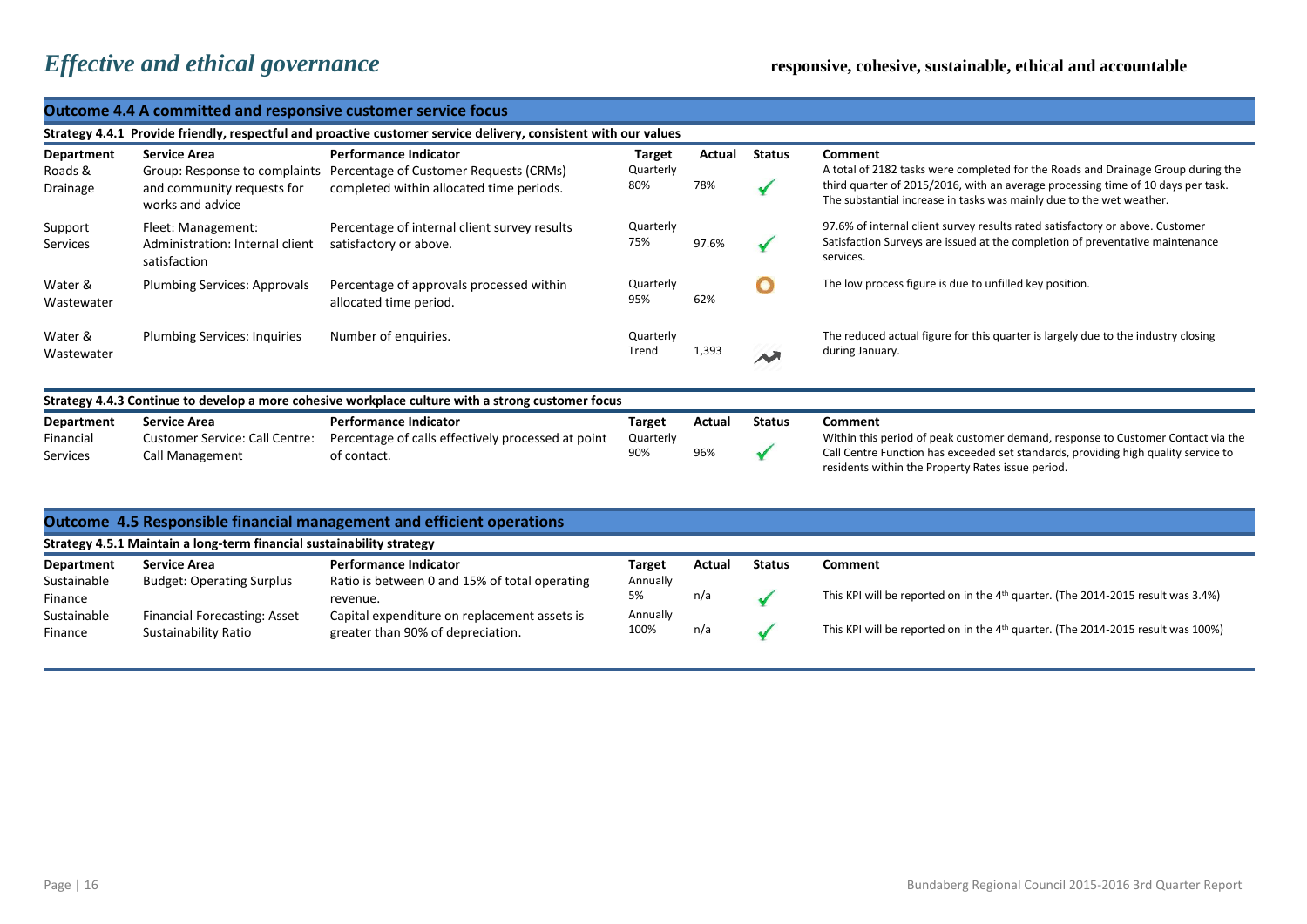### **Outcome 4.5 Responsible financial management and efficient operations**

**Strategy 4.5.2 Drive the region's strategic direction on behalf of the community through effective and responsible policy, planning and decision making**

| Department                   | <b>Service Area</b>                                                                                                                 | Performance Indicator                                                                                                                                                                                                                          | <b>Target</b>           | Actual             | <b>Status</b> | Comment                                                                                                                                                                                                                                                                                                                                                                                                                                                                                          |
|------------------------------|-------------------------------------------------------------------------------------------------------------------------------------|------------------------------------------------------------------------------------------------------------------------------------------------------------------------------------------------------------------------------------------------|-------------------------|--------------------|---------------|--------------------------------------------------------------------------------------------------------------------------------------------------------------------------------------------------------------------------------------------------------------------------------------------------------------------------------------------------------------------------------------------------------------------------------------------------------------------------------------------------|
| Development                  | Development Compliance                                                                                                              | Enforcement actions are taken within statutory<br>timeframes (includes actions against breaches and<br>unlawful use of land, defective or illegal building<br>works).                                                                          | Quarterly<br>100%       | 100%               |               | During the quarter, 140 compliance matters were investigated, with 56 compliance<br>letters, 9 Show Cause Notices and 20 Enforcement Notices issued.                                                                                                                                                                                                                                                                                                                                             |
| Financial<br><b>Services</b> | Financial Accounting: Cash<br>Flow                                                                                                  | Level of funds available greater than \$30m at the<br>end of the financial year.                                                                                                                                                               | Annually<br>\$40m       | \$120.9m           | $\bullet$     | Cash held at the end of the quarter was approximately \$120.9m. This balance,<br>which is higher than the upper tolerance limit of \$90m, is the result of the recent<br>rating period, and it is expected that cash levels will drop to within the tolerance<br>range as expenditure on the large Capital Projects increases.                                                                                                                                                                   |
| Financial<br><b>Services</b> | Procurement: Strategic Supply:<br>Spend under Management:<br>Management of expenditure<br>through a defined<br>procurement process  | Percentage of spend under management.                                                                                                                                                                                                          | Quarterly<br>60%        | 65%                |               | A number of Panel arrangements under BRCProcure.it have been established.<br>These new Panels, covering Dry and Wet Hire, Weed Management, Traffic<br>Management and RORO Waste Services have started to leverage the percentage of<br>spend under management.                                                                                                                                                                                                                                   |
| Roads and<br>Drainage        | Planning: Adoption of our<br>rolling 3 Year Capex Program                                                                           | Percentage the program has been developed and<br>is ready for adoption by Council.                                                                                                                                                             | Annually<br>100%        | <b>YTD</b><br>100% | $\checkmark$  | The 3 Year Capex was presented to Council on 1 February 2016 and entered into<br>the Budget Tool (BIS) following the adoption of the second quarter review.                                                                                                                                                                                                                                                                                                                                      |
| Support<br>Services          | Asset Management: Strategic<br>Implementation: Review<br>Corporate Asset Management<br>Framework                                    | Percentage the review of Asset Management<br>documents has been completed.<br>Notes: Documents include Council's Asset<br>Management Policy and Asset Management<br>Strategy, as well as Council's multiple Asset<br>Management Plans.         | Annual<br>100%          | <b>YTD</b><br>65%  |               | The Asset Management Policy and Asset Management Strategy have been revised<br>for review by the Executive Team. The Water, Wastewater, Footpath and Buildings<br>and Structures Asset Management Plans revision is being updated for Group<br>Manager Review. Transport and Stormwater Asset Management Plans are yet to be<br>revised. The target date for adoption by Council of the complete Framework of<br>Asset Management documents is June 2016.                                        |
| Support<br><b>Services</b>   | Asset Management:<br>Sustainable Management:<br>Reconciliation of assets and<br>infrastructure against long-<br>term sustainability | Percentage the reconciliation process has been<br>completed.                                                                                                                                                                                   | Annually<br>100%        | YTD<br>70%         |               | Capital recognition processes are formally undertaken after the periods ending<br>October, February, April and May. This quarter capital was processed for the period<br>ending October 2015 and February 2016, and asset data maintenance and<br>validation process have been undertaken.                                                                                                                                                                                                       |
| Support<br><b>Services</b>   | Design: Delivery of Civil Design<br>Program                                                                                         | Percentage of Design Projects delivered against<br>the revised capital budget. (Goal is to increase the<br>implementation Civil Design Programs across<br>Council i.e. Department utilisation of Design<br>support in Capital Works projects). | Bi-<br>annually<br>100% | 91%                |               | The Design program includes a total of 66 Capital Works Projects. Of these, 52<br>relate to Roads and Drainage (with 2 outstanding as at 14/4/16) and 14 relate to<br>Water and Wastewater (with 4 outstanding as at 14/4/16). All projects are on<br>target to be completed as requested.                                                                                                                                                                                                       |
| Support<br>Services          | Fleet: Acquisition and Disposal                                                                                                     | Percentage the annual plant replacement program<br>has been committed by the end of the third<br>Quarter.                                                                                                                                      | Annually<br>95%         | <b>YTD</b><br>65%  | X             | 65 % of the annual plant replacement program has been tendered, delivered and<br>committed. Part of the Plant Replacement Program has been delayed/not yet<br>committed, due to the changing requirements from operational sections, a<br>reduction in overall plant numbers (surplus to requirements and/or major works<br>being contracted out) and a decision on new Councillor vehicles. Fourth quarter<br>purchases in progress will total approximately 98% of the budgeted funds and will |

include the purchase of new Councillors vehicles.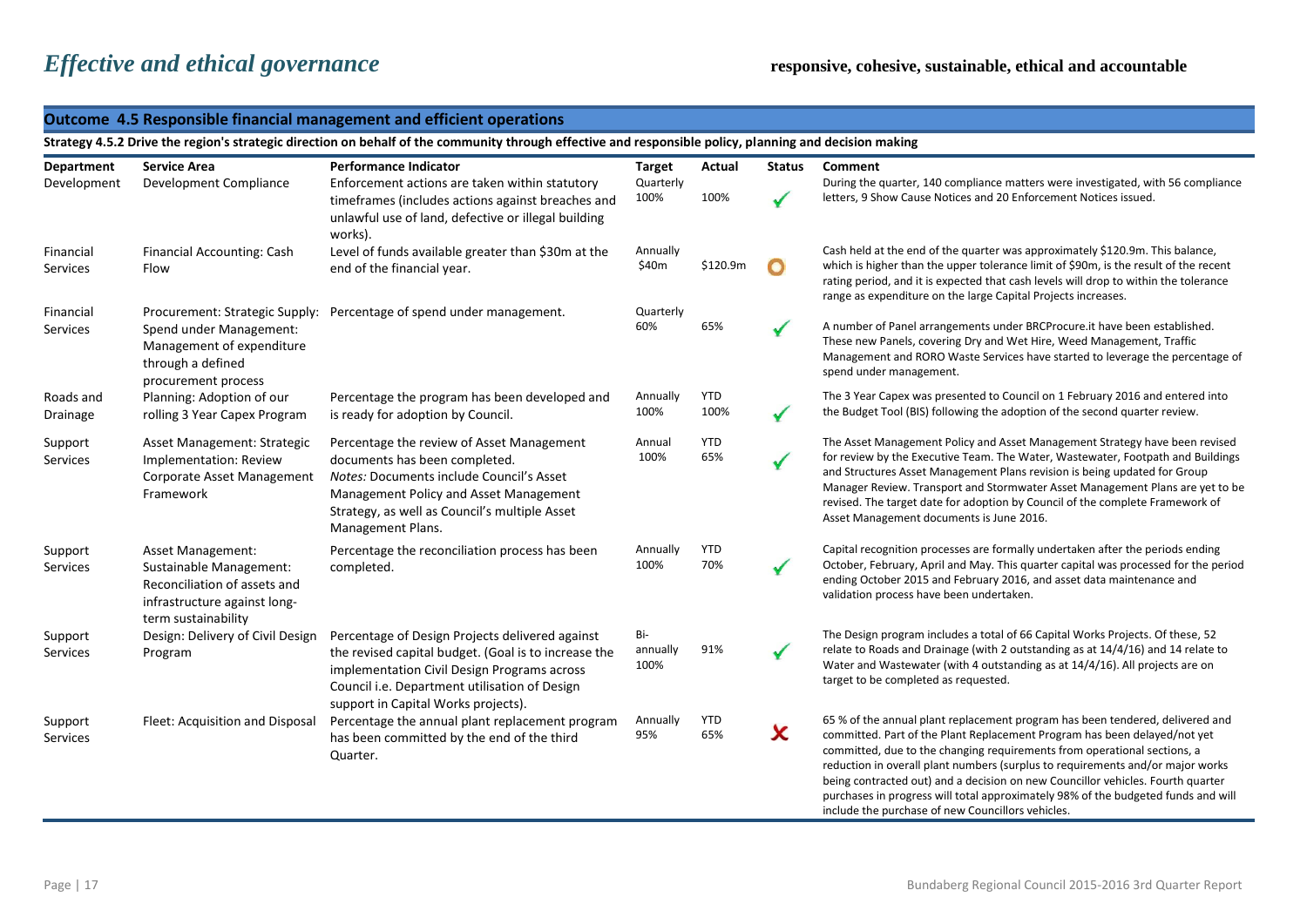|                                                                                                        | <b>Outcome 4.5 Responsible financial management and efficient operations</b>                                                                            |                                                                                                                                                                                  |                                                     |                          |               |                                                                                                                                                                                                                                                                                                                                                                                                                                                                      |  |  |  |
|--------------------------------------------------------------------------------------------------------|---------------------------------------------------------------------------------------------------------------------------------------------------------|----------------------------------------------------------------------------------------------------------------------------------------------------------------------------------|-----------------------------------------------------|--------------------------|---------------|----------------------------------------------------------------------------------------------------------------------------------------------------------------------------------------------------------------------------------------------------------------------------------------------------------------------------------------------------------------------------------------------------------------------------------------------------------------------|--|--|--|
|                                                                                                        | Strategy 4.5.2 Drive the region's strategic direction on behalf of the community through effective and responsible policy, planning and decision making |                                                                                                                                                                                  |                                                     |                          |               |                                                                                                                                                                                                                                                                                                                                                                                                                                                                      |  |  |  |
| Sustainable<br>Finance                                                                                 | Budget: Loan indebtedness                                                                                                                               | Loan indebtedness does not exceed 60% of<br>Gross Operating Expenses.                                                                                                            | Annually<br>10%                                     | n/a                      |               | This KPI will be reported on in the 4 <sup>th</sup> quarter. (The 2014-2015 result was<br>14.7%)                                                                                                                                                                                                                                                                                                                                                                     |  |  |  |
| Strategy 4.5.3 Apply effective knowledge management practices in our service delivery to our community |                                                                                                                                                         |                                                                                                                                                                                  |                                                     |                          |               |                                                                                                                                                                                                                                                                                                                                                                                                                                                                      |  |  |  |
| <b>Department</b>                                                                                      | <b>Service Area</b>                                                                                                                                     | <b>Performance Indicator</b>                                                                                                                                                     | Target                                              | Actual                   | <b>Status</b> | <b>Comment</b>                                                                                                                                                                                                                                                                                                                                                                                                                                                       |  |  |  |
| Financial<br>Services                                                                                  | Accounts Payable: Creditor<br>Invoices: Process all creditor<br>invoices, credit notes &<br>payments within payment<br>terms                            | Number of payments outside of terms.                                                                                                                                             | Quarterly<br>< 90                                   | 74                       |               | This quarter's figures are higher due to double the amount of invoices not returned<br>within time frames in January. This can be attributed to staff on annual leave and is<br>normal for this time of year. Outstanding paid short invoices are followed up in the<br>next month ensuring they do not reach the 60 day mark on statements. Figures still<br>remain under target due to diligence of Accounts Payable staff in chasing up<br>missing documentation. |  |  |  |
| Financial<br>Services                                                                                  | Audits                                                                                                                                                  | Prepare unaudited Annual Financial Statements<br>in accordance with the applicable accounting<br>standards and forward to the external auditors<br>within legislative timeframe. | Annually<br>100% by<br>the end of<br>2nd<br>Quarter | 25%<br>$(2015-16)$       |               | The audit of Council's Financial Statements for the year ending 30 June 2015 were<br>signed off by the Queensland Audit Office in October, and an unmodified opinion<br>was given. No significant audit issues were identified. Planning for the audit in the<br>2015 - 2016 year has commenced with the interim audit scheduled for April 2016                                                                                                                      |  |  |  |
| Financial<br>Services                                                                                  | <b>Financial Assets: Overall</b><br>Condition                                                                                                           | Number of assets with an overall condition index<br>of 7 (very poor condition) or worse, unless asset<br>is to be decommissioned.                                                | Annually<br>$<$ 250                                 | 2,407                    | X             | There has been a small reduction in number of assets in poor condition compared<br>to last quarter due to capital expenditure. A large percentage of these assets are in<br>the Wastewater class and are the result of aging infrastructure.                                                                                                                                                                                                                         |  |  |  |
| Financial<br><b>Services</b>                                                                           | Investments                                                                                                                                             | Minimum return on investments is 1%<br>(Percentage is calculated above the target cash<br>rate).                                                                                 | Annually<br>> 0.5%                                  | This<br>quarter<br>1.02% | $\checkmark$  | The Reserve Bank Australia have maintained the cash rate at 2.00%. However, with<br>a more positive outlook, term deposit rates have started to increase slightly and<br>stabilise.                                                                                                                                                                                                                                                                                  |  |  |  |
| Financial<br><b>Services</b>                                                                           | Taxation: Compliance with<br><b>Taxation legislation</b>                                                                                                | Percentage taxation requirements have been<br>completed (includes GST, BAS & Payroll).                                                                                           | Annually<br>100%                                    | 75%                      |               | All taxation requirements are currently being met for this stage of the year with<br>normal monthly BAS and Payroll Tax returns being submitted. Work has<br>commenced on the preparation of the Annual Fringe Benefits Tax return.                                                                                                                                                                                                                                  |  |  |  |
| Information<br>Systems                                                                                 | Projects                                                                                                                                                | Percentage of projects on schedule and on<br>budget.                                                                                                                             | Annually<br>100%                                    | <b>YTD</b><br>70%        | O             | A number of projects were finalised this quarter including the replacement of<br>council's layer 3 network. Core systems replacement continues in the requirement<br>gathering phase, and mobility enters its final quarter for delivery. Overall IS Project<br>schedule is on track.                                                                                                                                                                                |  |  |  |
| Information<br>Systems                                                                                 | <b>Efficient Operations: Systems</b><br>Availability                                                                                                    | Percentage Information and Technology systems<br>are available (availability indicates there is no<br>interruption to business operations).                                      | Quarterly<br>98%                                    | 96%                      |               | This figure includes downtime for both unscheduled and scheduled maintenance<br>and issues. A target of 98% represents a possible monthly downtime of IT services<br>of 14hrs 36mins. This figure is calculated through a monitoring service of 1000's of<br>sensors, which maintain statistics and metrics against Council's business<br>applications, IT services, IT infrastructure and networks. As expected in the last                                         |  |  |  |

quarter, the availability figure was slightly lower this quarter as a large number of

scheduled replacement works on the network where completed.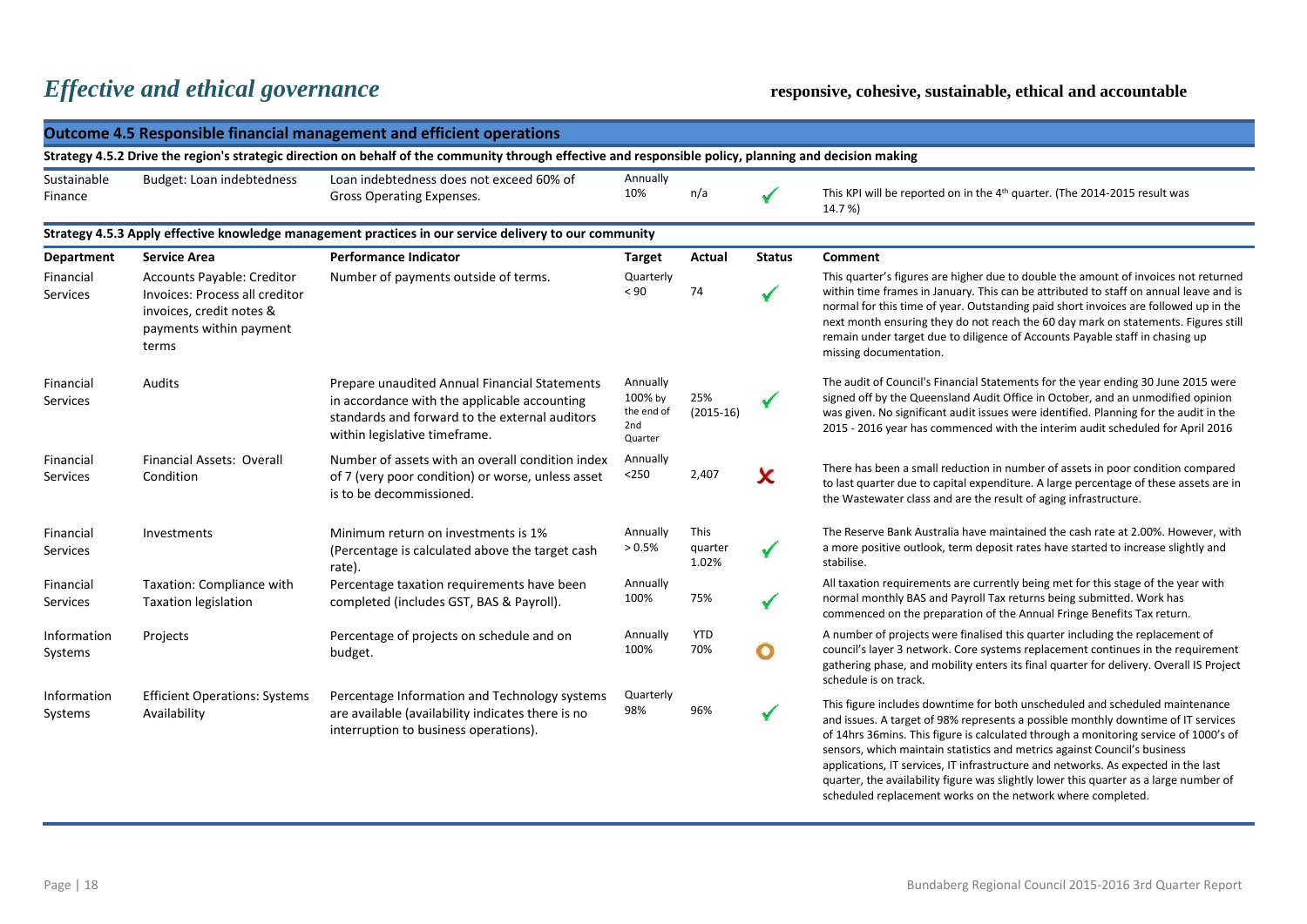of hazard inspections

|                        | Outcome 4.6 A common sense approach to planning, coordination and consultation                                                                   |                                                                                                                                                      |                            |        |                            |                                                                                                                                                                                                                                                  |  |  |  |
|------------------------|--------------------------------------------------------------------------------------------------------------------------------------------------|------------------------------------------------------------------------------------------------------------------------------------------------------|----------------------------|--------|----------------------------|--------------------------------------------------------------------------------------------------------------------------------------------------------------------------------------------------------------------------------------------------|--|--|--|
|                        | Strategy 4.6.2 Provide strong governance and leadership that includes open, timely and transparent communication and responsible decision making |                                                                                                                                                      |                            |        |                            |                                                                                                                                                                                                                                                  |  |  |  |
| <b>Department</b>      | <b>Service Area</b>                                                                                                                              | <b>Performance Indicator</b>                                                                                                                         | Target                     | Actual | <b>Status</b>              | Comment                                                                                                                                                                                                                                          |  |  |  |
| Financial<br>Services  | <b>Revenue: Rates</b>                                                                                                                            | Outstanding Rates as a percentage of rates<br>levied                                                                                                 | Bi-<br>annually<br>$<$ 5%  | 3.9%   | $\checkmark$               | Rates debt owing before the half-yearly Rates Billing on 5 February 2016, for the<br>period ending 30 June 2016, was \$5,656,645 which is 3.9% of levy of \$145,138,441.<br>Last year was \$5,780,977, which was 4.15% of levy of \$139,245,911. |  |  |  |
| Internal<br>Ombudsman  | <b>Risk Management</b>                                                                                                                           | Percentage of open risk compared to total risk<br>each quarter (i.e. the number of open risks<br>compared to closed risks, shown as a<br>percentage) | Quarterly<br>< 10%         | 6.76%  | $\checkmark$               | A total of 1210 risks have been identified across Council. 1,138 have been closed.<br>72 risks remain open this quarter, equating to 6.76%.                                                                                                      |  |  |  |
| Regulatory<br>Services | <b>Regulated Parking: Debt</b><br>Recovery: SPER                                                                                                 | Number of parking infringement notices<br>forwarded to SPER for debt recovery (SPER -<br>Penalties Enforcement Agency).                              | Quarterly<br>Trend         | 284    | $\boldsymbol{\mathcal{N}}$ | Two hundred and eighty-four infringements were referred to SPER for debt<br>recovery.                                                                                                                                                            |  |  |  |
|                        |                                                                                                                                                  | Outcome 4.7 A valued workforce committed to the region delivering quality services                                                                   |                            |        |                            |                                                                                                                                                                                                                                                  |  |  |  |
|                        |                                                                                                                                                  | Strategy 4.7.2 Facilitate the development and maintenance of a workforce that embraces innovation and improved service delivery                      |                            |        |                            |                                                                                                                                                                                                                                                  |  |  |  |
| Department<br>People & | <b>Service Area</b><br>Human Resources: Training                                                                                                 | <b>Performance Indicator</b><br>Percentage of staff satisfaction with training.                                                                      | <b>Target</b><br>Quarterly | Actual | <b>Status</b>              | Comment<br>40 employees participated in mandatory staff training with an average satisfaction                                                                                                                                                    |  |  |  |
| Culture                | and Development: Staff<br>satisfaction                                                                                                           |                                                                                                                                                      | 80%                        | 86%    | $\checkmark$               | rating of 86%.                                                                                                                                                                                                                                   |  |  |  |
| People &<br>Culture    | Workplace Health and Safety:<br>Hazard Inspections: Timeliness                                                                                   | Percentage of inspections carried out on time.                                                                                                       | Quarterly<br>100%          | 91%    | ✔                          | 91% of inspections were carried out on time, up from 87% in the 2nd quarter.                                                                                                                                                                     |  |  |  |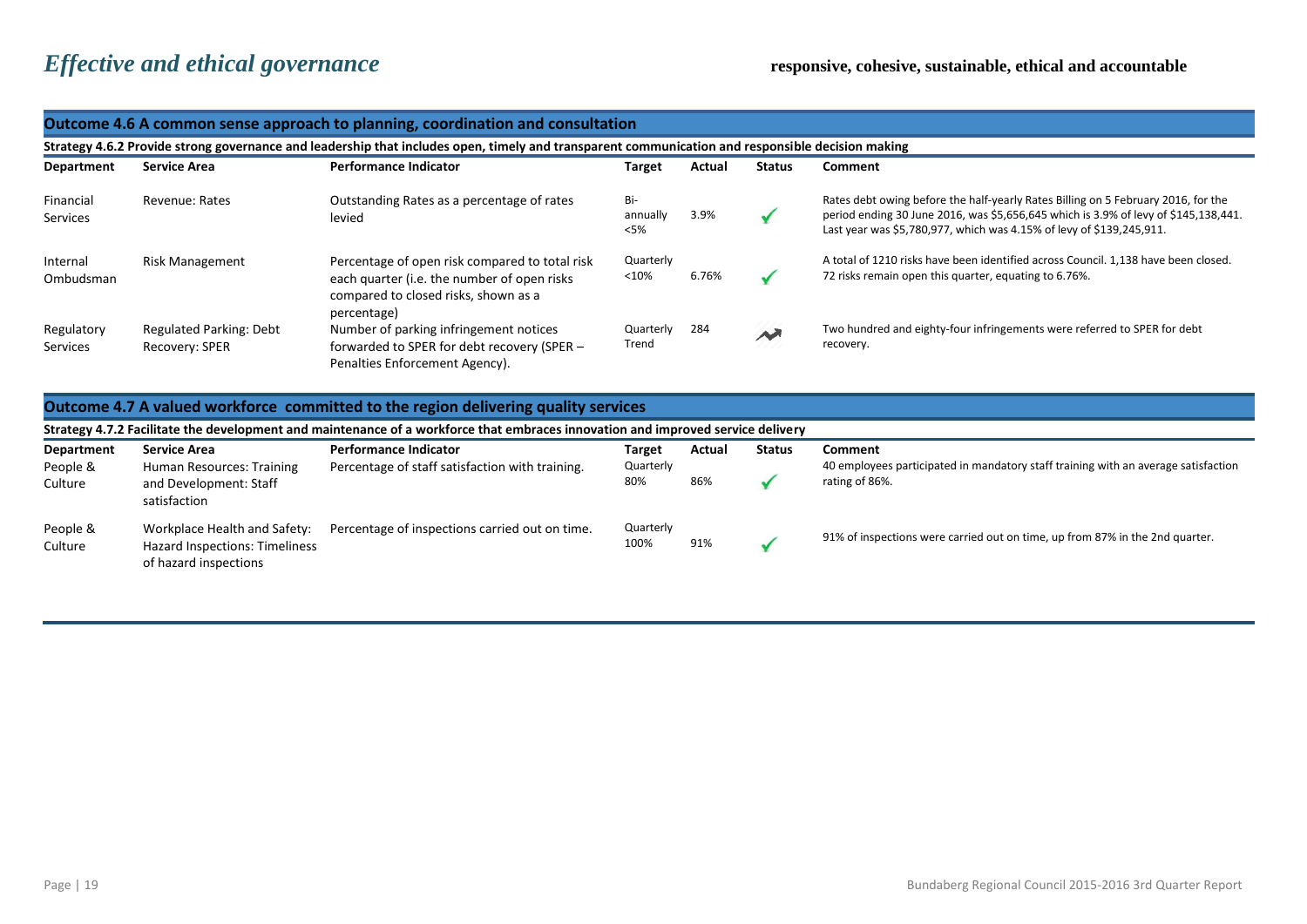### **Outcome 4.7 A valued workforce committed to the region delivering quality services**

**Strategy 4.7.3 Ensure our workforce is adequately trained, developed and supported to competently manage themselves and their work**

| Department          | Service Area                                                         | <b>Performance Indicator</b>                                                                                                      | <b>Target</b>        | Actual                | <b>Status</b> | <b>Comment</b>                                                                                                                                                                          |
|---------------------|----------------------------------------------------------------------|-----------------------------------------------------------------------------------------------------------------------------------|----------------------|-----------------------|---------------|-----------------------------------------------------------------------------------------------------------------------------------------------------------------------------------------|
| Internal            | Governance: Organisational                                           | Percentage of staff trained in Governance                                                                                         | Annually             |                       |               | 555 of 563 eligible employees have completed Right to Information and                                                                                                                   |
| Ombudsman           | <b>Governance Awareness</b>                                          | Compliance and Risk Management processes<br>and procedures (Right To Information (RTI) and<br>Information Privacy (IP) training). | 90%                  | 98.5%                 |               | Information Privacy training.                                                                                                                                                           |
| People &            | Workplace Health and Safety:                                         | Number of injuries per number of hours worked                                                                                     | Annually             | <b>YTD</b>            |               | 9.31% was the Lost Time Injuries Frequency rate in the third quarter. This figure is                                                                                                    |
| Culture             | Lost Time Injury Frequency<br>Rate: Industry standard<br>measurement | (all employees across whole organisation).                                                                                        | < 17.9               | 14.68                 |               | currently within industry standards.                                                                                                                                                    |
| People &<br>Culture | Workplace Health and Safety:<br>Days Lost                            | Number of days leave taken as a result of injury.                                                                                 | Annually<br><588     | <b>YTD</b><br>214     |               | 15 days were taken as leave as a result of injury in the third quarter. This figure is<br>currently within industry standards.                                                          |
| People &<br>Culture | Workplace Health and Safety:<br>Lost Time Injuries                   | Number of people injured requiring leave of<br>duties.                                                                            | Annually<br>$24$     | <b>YTD</b><br>18      |               | 5 staff needed time off as a result of an injury in the third quarter. This figure is<br>currently within industry standards.                                                           |
| People &<br>Culture | Workplace Health and Safety:<br>Notifiable incidents                 | Number of notifiable incidents.                                                                                                   | Annually<br>$\leq 4$ | YTD<br>$\overline{2}$ |               | No notifiable incidents occurred during the third quarter.                                                                                                                              |
| People &<br>Culture | Workplace Health and Safety:<br>Training and Development             | Percentage attendance to mandatory WHS<br>training.                                                                               | Annually<br>98%      | YTD<br>77%            | ᄉ             | 84% attendance, as 286 staff attended mandatory WHS training in the third<br>quarter.<br>This is an improvement from last quarter. The YTD figure exceeds the lower<br>tolerance (90%). |